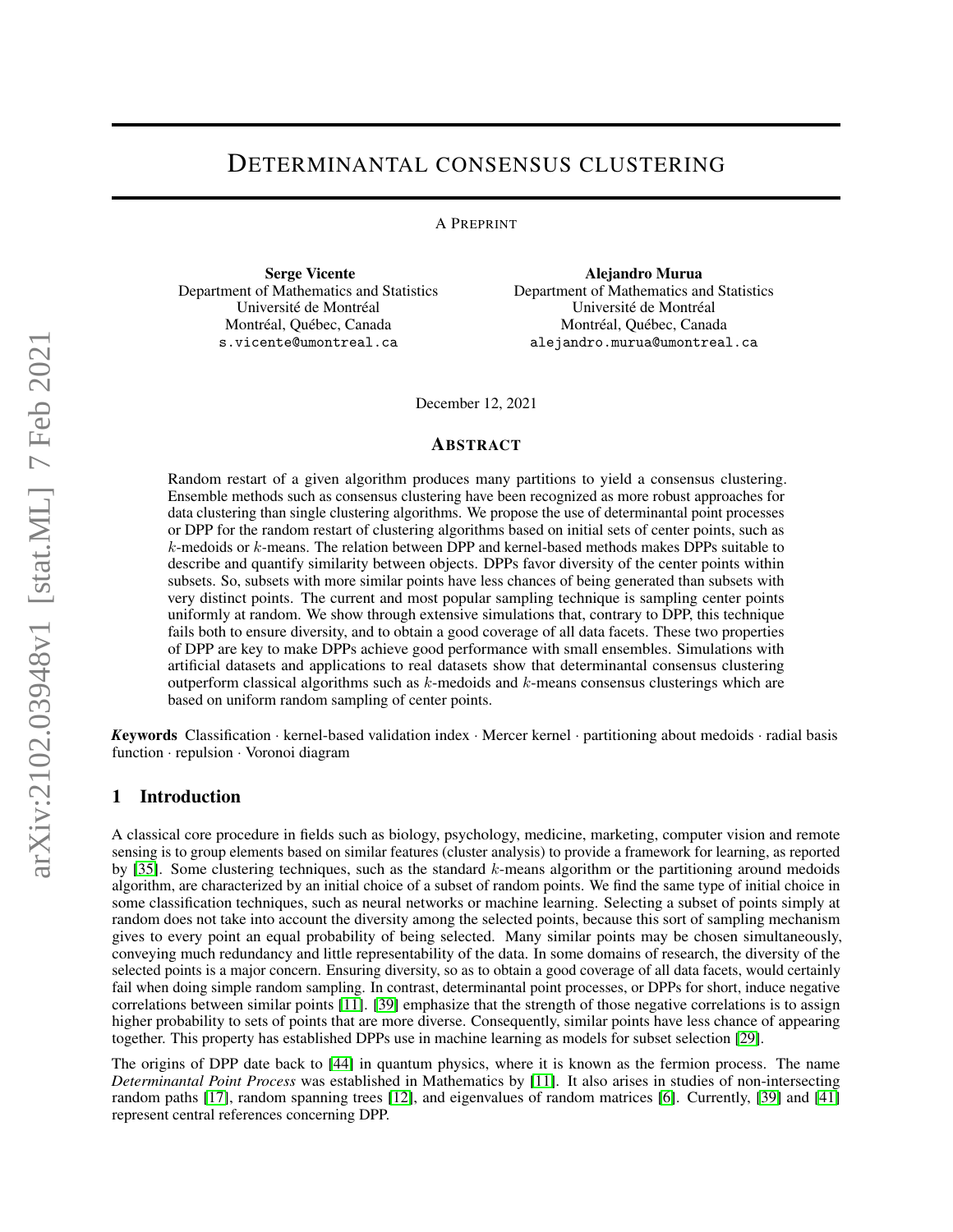Traditionally, algorithms and methods of cluster analysis are gathered in two families of techniques: hierarchical techniques and partitioning or non-hierarchical techniques. Hierarchical techniques include agglomerative clustering with single linkage, [\[22\]](#page-15-5), and Hidden Markov Models agglomerative clustering, [\[55\]](#page-16-0). Partitioning techniques include the partitioning around medoids (PAM) algorithm, [\[38\]](#page-15-6), and the  $k$ -means algorithm, [\[43\]](#page-15-7). Recently, and due to the contribution of advanced computational methods, additional families of clustering techniques may be considered [\[30\]](#page-15-8). Among others, one finds probabilistic model-based techniques, which assume that each observed cluster represents a sample drawn from a specific probability distribution and, consequently, that the overall distribution of the data consists in a mixture of several distributions [\[5,](#page-14-4) [24\]](#page-15-9); density-based techniques, which model clusters as dense regions of objects in space (with respect to a local density measure) separated by sparse or low-density regions [\[19,](#page-14-5) [1,](#page-14-6) [58,](#page-16-1) [57\]](#page-16-2); and grid-based techniques, which split the space into a finite number of cells that establishes a grid structure, where all the clustering process is performed [\[65,](#page-16-3) [31\]](#page-15-10).

The majority of the clustering methods seeks to obtain a single and individual optimal partition of the data, according to some internal clustering criterion, based on the principle of maximizing both within-cluster similarity and betweencluster dissimilarity. However, as stressed by [\[62\]](#page-16-4), if different clustering techniques are applied to the same data, they can produce very different clustering results, due in part to a lack of an external objective and impartial criterion. The techniques' dependency on the initial choice of points can also explain those differences. In order to improve the quality and robustness of clustering results, [\[9\]](#page-14-7) and [\[10\]](#page-14-8) introduced a cluster-membership probabilistic framework for clustering based on physical properties of ferromagnetic models. Later, [\[56\]](#page-16-5) formalized this approach, defining the *cluster ensembles* framework whose main objective is to combine different clustering results into a single consolidated clustering. [\[62\]](#page-16-4) established four desirable properties that should be present in the results of any cluster ensemble method. These are (i) robustness, so that the single consolidated clustering must have better average performance than single and individual clustering algorithms; (ii) consistency, in the sense that the single consolidated clustering should produce similar results to those of all combined individual clustering algorithms; (iii) novelty, that is, any cluster ensemble method should produce clustering solutions usually not attainable by single clustering algorithms; and (iv) stability, in the sense that the results of the single consolidated clustering should have lower sensitivity to noise, outliers and initial conditions. One of the most well-known cluster ensembles methods was introduced by [\[46\]](#page-15-11), in genomic studies and gene expression data, inspired by resampling and cross-validation techniques such as bootstrapping.

Consensus clustering is defined as a method meant for attaining a single consolidated clustering from multiple runs of the same clustering algorithm. The obtained single consolidated clustering, built over some agreement among the several runs, represents a partition of data. Although not required, multiple runs of the algorithm could be initialized with a random restart.

In this paper, we focus on partitioning techniques with random initial conditions. We explore the determinantal point process presented by [\[6\]](#page-14-3) and [\[39\]](#page-15-1) for sampling the initial cluster centers. The use of the determinantal point process implies the choice of a real, symmetric and positive semidefinite matrix that measures similarity between all elements. The properties of this type of matrices open a connection with the well-known kernel-based methods, which have been widely used in pattern analysis, classification and clustering [\[33\]](#page-15-12). One of the most popular kernels, and the one we use in this paper, is the Radial Basis Function, also known as the Gaussian kernel.

The paper is organized as follows: in Section [2,](#page-1-0) we introduce some basic notation, and describe the basic ideas related to consensus clustering. In Section [3,](#page-2-0) we present the basic properties of determinantal point processes, and put them into context as a sampling method to generate cluster centers in a partitioning clustering algorithm. Since the choice of a proper kernel is central in the construction of determinantal point processes, kernel-based methods are also introduced in this section. In Section [4,](#page-4-0) we introduce our proposed methodology for determinantal consensus clustering, or *consensus DPP,* for short. In Section [5,](#page-8-0) we perform an extensive simulation in order to evaluate the performance of consensus DPP. The performance of the proposed algorithm on real datasets is presented in Section [6.](#page-11-0) A comparison with other partitioning methods is also shown in these last two sections. We conclude with a few thoughts and a discussion in Section [7.](#page-13-0)

# <span id="page-1-0"></span>2 Consensus clustering

Throughout the paper the data will be denoted by  $S = \{x_1, \ldots, x_n\} \subset \mathbb{R}^p$ , where  $x_i$  represents a *p*-dimensional vector, for  $i = 1, \ldots, n$  and  $n \ge 2$ . Cluster analysis consists in a range of algorithms and methods that divide a discrete set of elements into several subsets, or clusters, sharing some common features or properties. The process of division into subsets follows two criteria: (a) Division is exclusive, i.e., subsets do not overlap, forming a partition  $\{C_1, C_2, \ldots, C_K\}$ of S. That is  $S = \bigcup_{i=1}^{K} C_i$ , and  $C_i \cap C_j = \emptyset$  whenever  $i \neq j$ ,  $i,j = 1, ..., K$ . (b) Division is intrinsic or unsupervised, i.e., the division is based only on a proximity matrix, rather than using category labels denoting an a priori partition.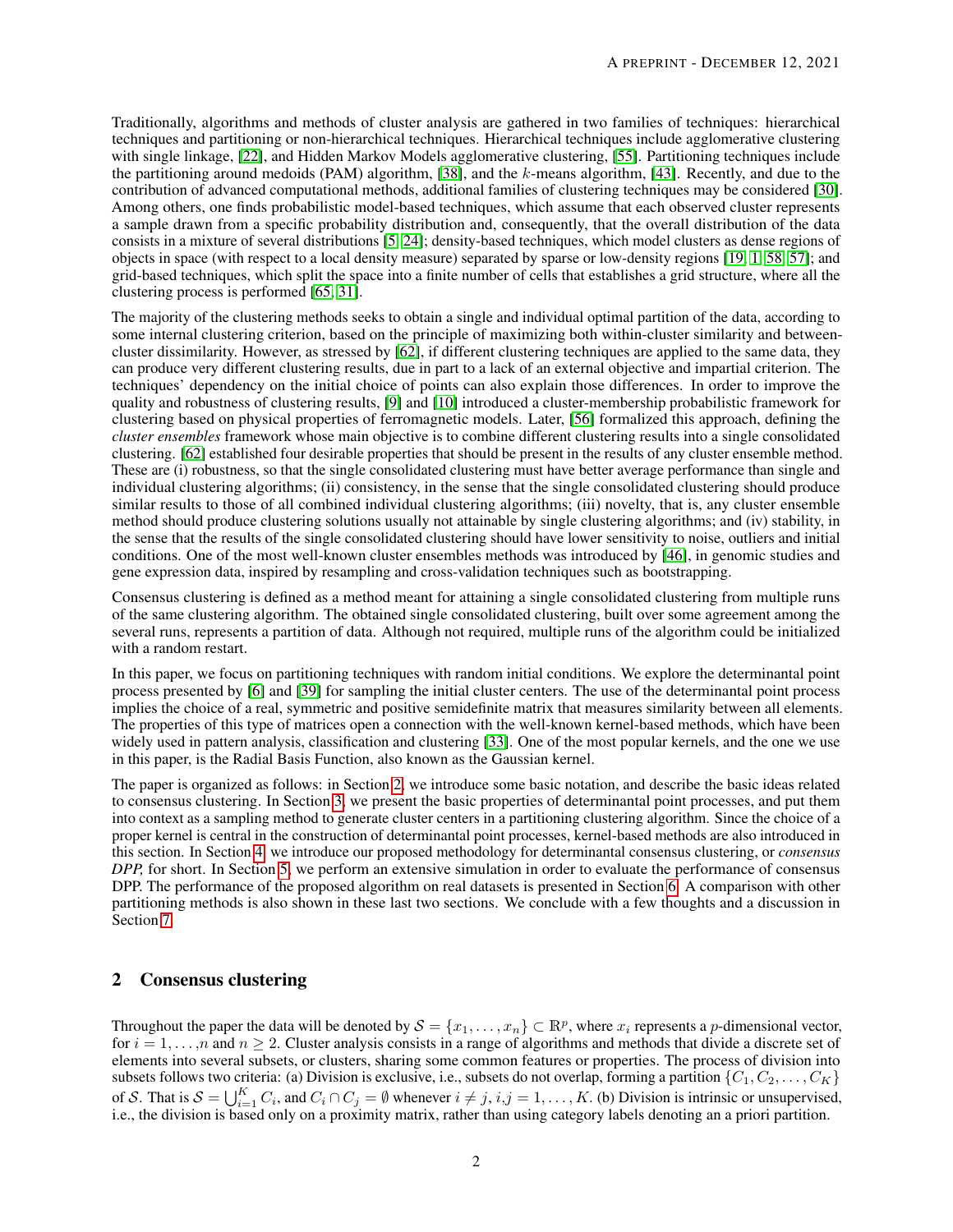<span id="page-2-5"></span>Consider a particular partitioning clustering technique run R times on the data S. The agreement among the several runs of the algorithm is based on the *consensus matrix* C. This is a  $n \times n$  symmetric matrix whose entries  $\{C_{ij}, i,j =$  $1, \ldots, n$ } represent the proportion of runs in which elements  $x_i$  and  $x_j$  of S fall in the same cluster. Let r represent a specific run of the clustering algorithm,  $r = 1, \ldots, R$ , and let  $C_r$  be the associated  $n \times n$  symmetric binary matrix with entries

$$
c_{ij}^r = \begin{cases} 1, & \text{if } x_i \text{ and } x_j \text{ belong to the same cluster;} \\ 0, & \text{otherwise,} \end{cases}
$$
 (1)

for  $i, j = 1, \ldots, n$ . The consensus matrix C is then the  $n \times n$  symmetric matrix with entries defined by

<span id="page-2-1"></span>
$$
C_{ij} = \sum_{r=1}^{R} c_{ij}^r / R,\tag{2}
$$

for  $i, j = 1, \ldots, n$ . The entry  $C_{ij}$  is known as *consensus index*. Obviously, the diagonal entries are given by  $C_{ii} = 1$ , for  $i = 1, \ldots, n$ .

Clusters can also be defined using graph theory by considering the graph  $(V,E)$  whose vertices are given by the elements  $x_i \in S$ . The set of edges E is defined by connecting each pair of elements sharing some common features or properties. A clustering configuration with  $K$  clusters consists in an undirected graph with  $K$  connected components.  $[48]$  established that the single consolidated clustering with K final clusters obtained by consensus clustering represent the K connected components of the *consensus graph*. That is the graph over the observations with an edge between any pair of elements that belong to the same cluster in the majority of the configurations. The majority concept is tied to the consensus index defined in [\(2\)](#page-2-1).

### <span id="page-2-0"></span>3 The determinantal point process

Keeping the notation from the previous section, a DPP is a probability measure on  $2<sup>S</sup>$  that assigns probability

<span id="page-2-2"></span>
$$
P(Y) = \det(L_Y)/\det(L + I_n),\tag{3}
$$

to any subset  $Y \in 2^S$ , where L is a  $n \times n$  real, symmetric and positive semidefinite matrix that measures similarity between all pairs of elements of S;  $L<sub>Y</sub>$  is the principal submatrix of L whose rows and columns are indexed by Y, i.e.,  $L_Y = (L_{ij})_{i,j \in Y}$ ; and  $I_n$  is the  $n \times n$  identity matrix. If Y is the random variable that represents the subset selected from  $2^S$ , then we write  $Y \sim DPP_S(L)$  for the corresponding determinantal process. The matrix L is known as the kernel matrix of the DPP [\[39,](#page-15-1) [36,](#page-15-13) [28\]](#page-15-14). It can be shown [\[39\]](#page-15-1) that  $\det(L+I_n) = \sum_{Y \subset 2^S} \det(L_Y)$ , hence [\(3\)](#page-2-2) does indeed define a probability mass function over all subsets in  $2<sup>S</sup>$ . This definition states restrictions on all the principal minors of the kernel matrix L, denoted by  $\det(L_Y)$ . Indeed, as  $P(Y = Y) \propto \det(L_Y)$  represents a probability measure, we have  $\det(L_Y) \ge 0$ , for any  $Y \subseteq S$ . This implies that any symmetric positive semidefinite matrix can be taken as kernel matrix L, where its eigenvalues are such that  $\lambda_i(L) > 0$ , for every  $i = 1, \ldots, n$ .

#### <span id="page-2-4"></span>3.1 Relation between kernel-based methods and DPP

Determinants have a well-known geometric interpretation. Because  $L$  is positive semidefinite, it can be decomposed as  $L = B<sup>T</sup>B$ , where B is a  $m \times n$  matrix. Denoting the columns of B by  $B<sub>i</sub>$ , for  $i = 1, ..., n$ , we have

<span id="page-2-3"></span>
$$
P(Y = Y) \propto \det(L_Y) = \text{Vol}^2(\{B_i\}_{i \in Y}),\tag{4}
$$

where Vol<sup>2</sup> represents the squared volume of the parallelepiped spanned by the columns of  $B$  corresponding to elements in Y. The columns of B can be interpreted as feature vectors describing the elements of S and, therefore,  $L$  measures similarity using dot products between feature vectors. As the dot product is the most natural similarity measure between vectors, it establishes a connection with the well-known kernel-based methods. Kernels are widely used to describe and quantify how any two objects are related. They have been widely used in pattern analysis, like classification and clustering [\[33\]](#page-15-12). By [\(4\)](#page-2-3), we can see that the probability assigned by a DPP to a subset  $Y$  is related to the volume spanned by its associated feature vectors: sets composed of very diverse elements have higher probabilities, because their feature vectors are more orthogonal, and span larger volumes.

Considering clustering analysis, [\[35\]](#page-15-0) established that, for datasets with ellipsoidal clustered structures, "sum-of-squares" based methods have proved to be effective. However, if the frontiers that separate clusters are non-quadratic, these methods will fail to generate an effective clustering configuration. One of the several approaches to deal with this problem consists in nonlinearly transforming the data into a high-dimensional feature space, so that clustering analysis can be conducted in this feature space, constructing an optimal separating hyperplane [\[61,](#page-16-7) [26,](#page-15-15) [48\]](#page-16-6). Let  $H$  be an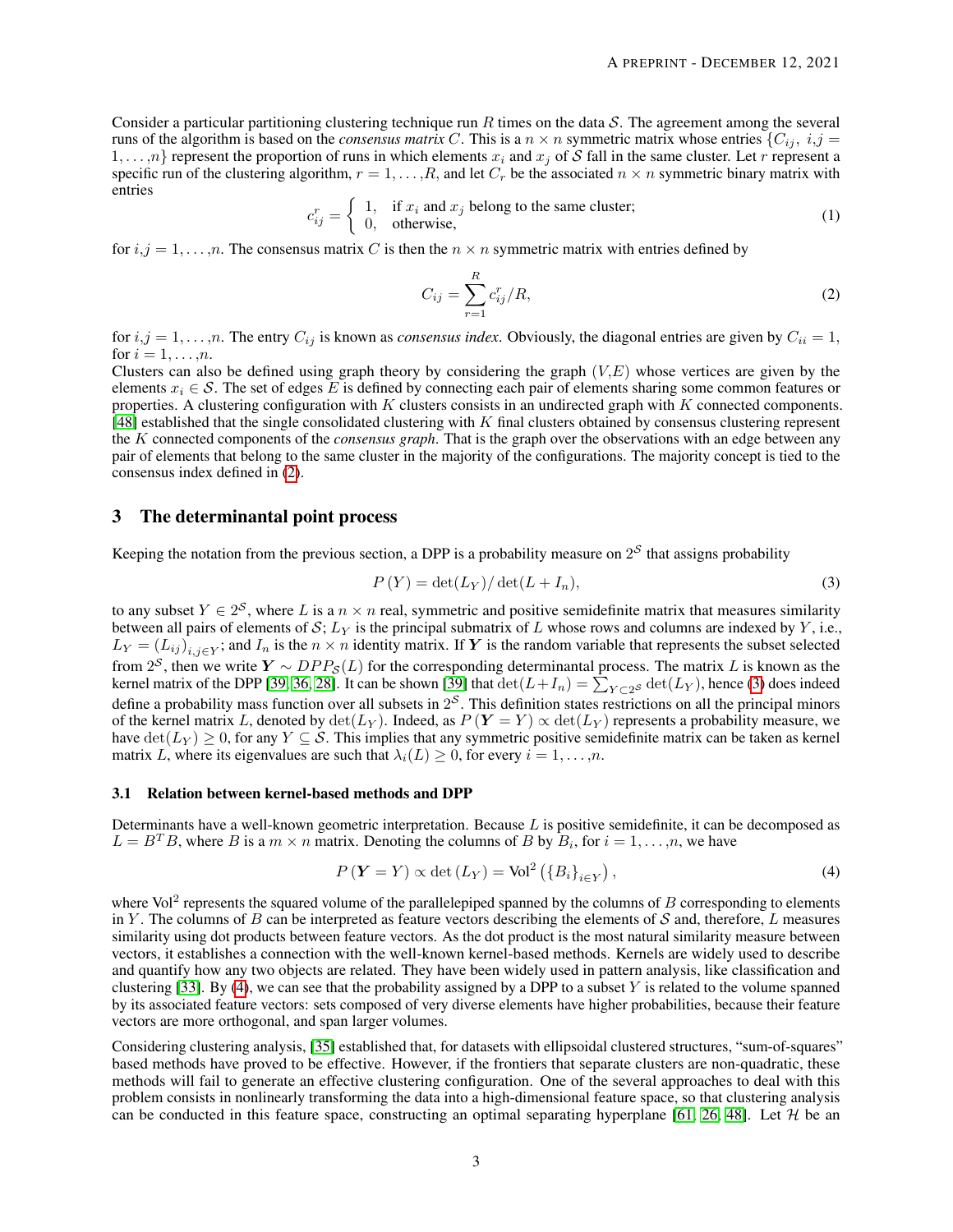embedding Hilbert space, and consider a mapping  $\Phi : \mathcal{S} \to \mathcal{H}$ . The set containing all the transformed elements of S is represented by

$$
\mathbf{\Phi}(\mathcal{S}) := \{ \mathbf{\Phi}(x_1), \ldots, \mathbf{\Phi}(x_n) \}.
$$

Each  $x_i$  is mapped into a high-dimensional Hilbert space H with coordinates  $\Phi(x_i) = (\phi_1(x_i), \phi_2(x_i), \dots)$ , for  $i = 1, \ldots, n$ . Because the feature space H may be of high and possibly infinite dimension, working directly with the transformed data is an unrealistic option. Kernel-based methods calculate a similarity measure between each pair of elements on the feature space  $H$ , to afterwards use algorithms that only need the value of this measure [\[53\]](#page-16-8). Since the feature space is a Hilbert space, the inner product  $\langle \Phi(x_i), \Phi(x_j) \rangle_H$  is the obvious and simplest similarity measure to conceive. The algorithms of kernel-based methods are said to employ kernel functions, since the pairwise inner products  $\langle \Phi(x_i), \Phi(x_j) \rangle$ <sub>H</sub> can be computed directly from the original data using an appropriate kernel function  $\kappa : \mathcal{S} \times \mathcal{S} \to \mathbb{R}$ . That is,

$$
\kappa(x_i, x_j) = \langle \Phi(x_i), \Phi(x_j) \rangle_{\mathcal{H}},\tag{5}
$$

<span id="page-3-0"></span>for  $i, j = 1, \ldots, n$ . The kernel function is then able to represent the inner products in H in the original space S. Consequently, kernel-based methods replace the inner products with the kernel function, a fact known as the *kernel trick*. However, [\(5\)](#page-3-0) raises the issue of which type of kernel functions are allowed.

Mercer's Theorem [\[61\]](#page-16-7) tells us whether or not a function  $\kappa$  is actually an inner product  $\langle \Phi(x_i), \Phi(x_j) \rangle$  in some space H. Assume that all possible data S live in a compact subset X of  $\mathbb{R}^p$ . Suppose  $\kappa: \mathcal{S} \times \mathcal{S} \to \mathbb{R}$  is a continuous symmetric function satisfying

$$
\sum_{i=1}^{n} \sum_{j=1}^{n} a_i a_j \kappa(x_i, x_j) \ge 0,
$$

for any finite set of points  $\{x_i\}_{i=1}^n$  in  $\mathcal X$  and real numbers  $\{a_i\}_{i=1}^n$ . Furthermore, suppose that

$$
\int_{\mathcal{X}\times\mathcal{X}} \kappa(x_i,x_j) f(x_i) f(x_j) dx_i dx_j \geq 0,
$$

for all squared-integrable functions  $f(.)$  on X. Then,  $\kappa$  can be expanded in a uniformly convergent series in terms of a unique enumerable set of non-negative eigenvalues  $\{\lambda_r\}_{r=1}^{+\infty}$ , and associated squared-integrable orthogonal eigenfunctions  $\{\psi_r\}_{r=1}^{+\infty}$ ,

$$
\kappa(x_i, x_j) = \sum_{r=1}^{+\infty} \lambda_r \psi_r(x_i) \psi_r(x_j).
$$

Recalling [\(5\)](#page-3-0), if a function  $\kappa$  satisfies Mercer's Theorem, we can define a feature map  $\Phi : \mathcal{S} \to \mathcal{H}$  as follows:

$$
\mathbf{\Phi}(x_i) = \left(\sqrt{\lambda_1}\psi_1(x_i), \sqrt{\lambda_2}\psi_2(x_i), \dots\right),
$$

for  $i = 1, \ldots, n$ . In this case, we say that the kernel function  $\kappa$  is a *Mercer kernel*. A particular property of Mercer kernels is that they also are positive semidefinite kernels. This ensures that the  $n \times n$  matrix defined by

$$
\mathbf{K} = (\kappa(x_i,x_j))_{i,j=1}^n = (\langle \mathbf{\Phi}(x_i), \mathbf{\Phi}(x_j) \rangle_{\mathcal{H}})_{i,j=1}^n,
$$

is positive semidefinite.  $K$  is also a Gram matrix [\[32\]](#page-15-16).

Kernel functions are often considered measures of similarity, since a higher kernel value represents a higher correlation in the associated Hilbert space. Therefore, for the purpose of cluster analysis and the choice of the similarity matrix  $L$ for the DPP established in [\(3\)](#page-2-2), Mercer kernels are perfect candidates, so that

<span id="page-3-2"></span>
$$
L = [\kappa(x_i, x_j)]_{i,j=1}^n.
$$
\n(6)

#### 3.2 Choice of kernel: the radial basis function kernel

The choice of the most appropriate kernel function is a critical step in the application of any kernel-based method. However, as pointed by [\[33\]](#page-15-12), there is no rule or consensus about the choice of the most suitable kernel function for a particular problem. Ideally, the suitable kernel function is chosen according to prior knowledge of the problem domain [\[33,](#page-15-12) [40\]](#page-15-17), which is rarely observable in practice. In the absence of expert knowledge, a common choice is the *Radial Basis Function* (RBF) kernel (or *Gaussian kernel*):

<span id="page-3-1"></span>
$$
\kappa(x_i, x_j) = \exp\left(-\|x_i - x_j\|^2 / (2\sigma^2)\right),\tag{7}
$$

where the scale parameter  $\sigma$ , known as the bandwidth of the kernel, represents the relative spread of the distances  $||x_i - x_j||$ . Here, the distance  $||x_i - x_j||$  represents the Euclidean distance between  $x_i$  and  $x_j$ , a common choice for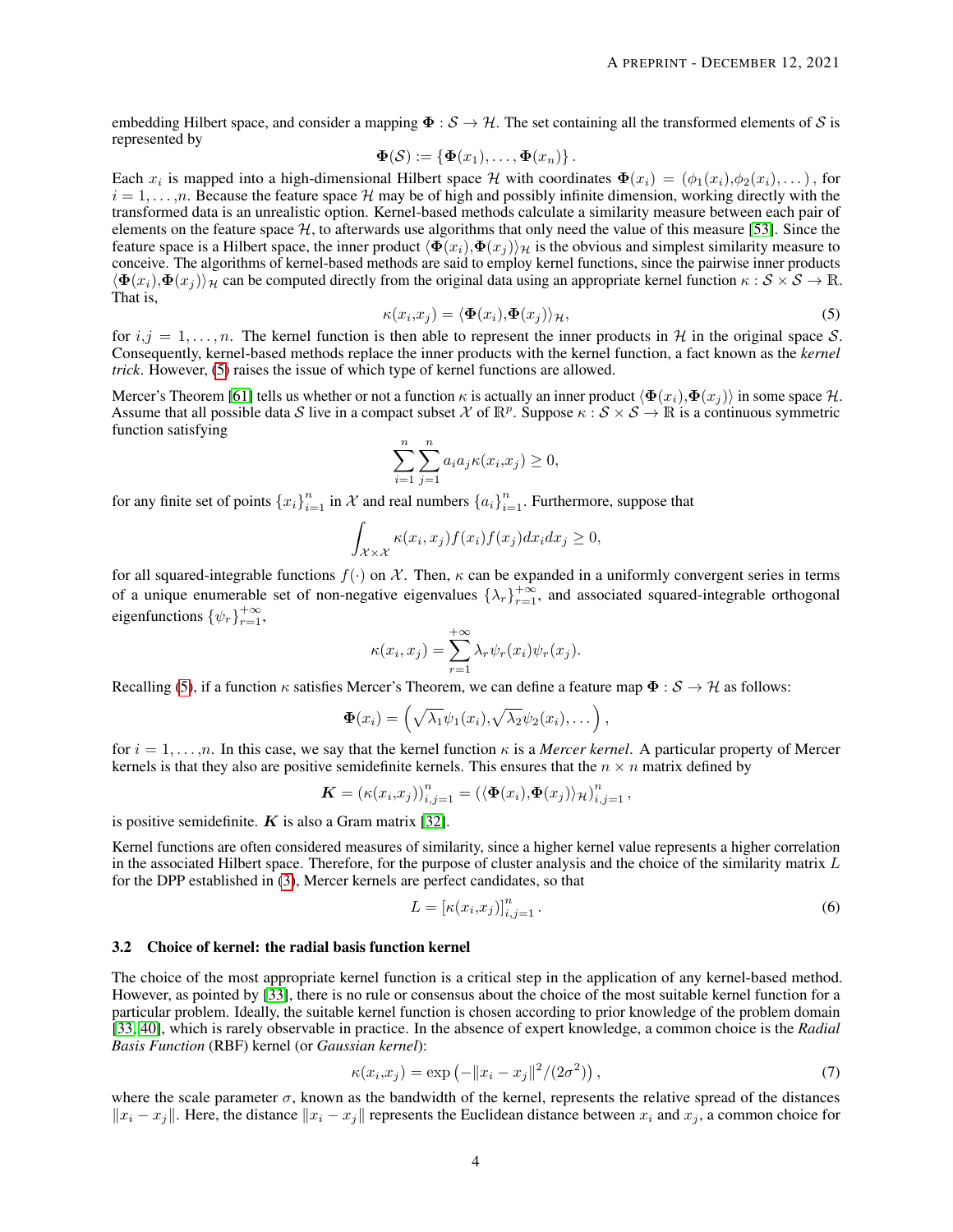the RBF, which we will also follow. The RBF is a Mercer kernel, as presented in Section [3.1,](#page-2-4) and details concerning its expansion in terms of non-negative eigenvalues  $\{\lambda_r\}_{r=1}^{+\infty}$  and associated eigenfunctions  $\{\psi_r\}_{r=1}^{+\infty}$  can be found in [\[21\]](#page-14-9). This particular kernel has been extensively used in many studies, due to its appealing mathematical properties, as mentioned by [\[26\]](#page-15-15). A particular property of the Gaussian kernel is that it is positive and bounded from above by one, making it directly interpretable as a scaled measure of similarity between  $x_i$  and  $x_j$ .

For the purpose of this paper, we choose the Gaussian kernel defined in  $(7)$  for building the similarity matrix L of the DPP with [\(6\)](#page-3-2). The computation of the RBF kernel requires the estimation of the bandwidth parameter  $\sigma$ . As pointed by [\[49\]](#page-16-9), most of the literature considers  $\sigma$  as a parameter that can be estimated by observed data. Inspired by [\[9\]](#page-14-7) and [\[10\]](#page-14-8), we estimate  $\sigma^2$  by the average of all pairwise squared Euclidean distances, i.e.,

<span id="page-4-1"></span>
$$
\hat{\sigma}^2 = 2 \sum_{i < j} \|(x_i - x_j)\|^2 / \big(n(n-1)\big). \tag{8}
$$

The authors justify the use of the average to estimate  $\sigma^2$  based on local structure of the data and identification of high-density regions in the data space. Other methods of estimating the bandwidth parameter can be found in the literature. [\[48\]](#page-16-6) do not consider  $\sigma$  as fixed and propose an adaptive bandwidth selection procedure, where  $\sigma$  depends on the data points. They explore the relationship between Potts model and kernel density estimation, building an algorithm based on Markov Chain Monte Carlo methods to obtain a Bayesian estimate of  $\sigma$ . [\[49\]](#page-16-9) consider  $\sigma$  as fixed and obtain its Bayesian estimate based on the Wang-Landau algorithm [\[64\]](#page-16-10). [\[54\]](#page-16-11) refer the median of the pairwise Euclidean distances as a common choice. However, [\[15\]](#page-14-10) demonstrate that the use of the average and the median of Euclidean distances to estimate  $\sigma$  produce similar clustering results for the majority of situations. They justify the use of the average distances by its simplicity and fast computation even when the dataset is large. We decided to use the average for the same reasons.

To explore the sensitivity of the clustering configuration to the parameter  $\sigma$ , we decided to introduce a tuning parameter  $s > 0$ , which will be estimated heuristically by simulation in Section [4.2.](#page-6-0) With the bandwidth estimate given by [\(8\)](#page-4-1) and the tuning parameter  $s$ , the RBF kernel in  $(7)$  will be adjusted to

<span id="page-4-2"></span>
$$
\kappa(x_i, x_j) = \exp\left(-\|(x_i - x_j)\|^2 / (2s\widehat{\sigma}^2)\right). \tag{9}
$$

### <span id="page-4-0"></span>4 Consensus DPP

In this section we develop a partitioning clustering algorithm that will be run R times over the set  $S$ , in order to obtain a consolidated clustering configuration by consensus clustering. To build a consensus clustering, any partitioning clustering method can be chosen. We propose the use of determinantal point processes as the partition generating algorithm. The algorithm is also based on a Voronoi diagram as described next.

Voronoi diagrams support many clustering techniques [\[4\]](#page-14-11), such as the k−means and k-medoids algorithms, for example. A Voronoi diagram refers to a partition of the space into several cells or regions, based on a subset of elements that are called *generator points*, or simply *generators*. Each cell includes only one generator and all the space points that are closer to that generator than to any other generator. For a formal definition of Voronoi diagram, see for example [\[50\]](#page-16-12).

Let  $\mathcal{P} = \{p_1, \ldots, p_K\} \subseteq \mathcal{S}$  be the generator set of the Voronoi diagram. The p-dimensional Voronoi polyhedron associated with  $p_i$ ,  $i = 1, ..., K$  is the region defined by

$$
V(p_i) = \{x \in S : ||x - p_i|| < ||x - p_j||, \text{ for all } j \neq i, j = 1, ..., K\}.
$$

The set  $V(\mathcal{P}) = \{V(p_1), \ldots, V(p_K)\}\$  is said to be the p-dimensional Voronoi diagram generated by  $\mathcal{P}$ . We call  $p_i$  the generator point or generator of the *i*th Voronoi polyhedron. The Voronoi diagram is a partition of the data  $S$ , and hence a clustering of the data. In order to obtain a Voronoi diagram, one needs to select the set of generators. We proposed using a determinantal point process (DPP) rather than a classical random sampling for this step. A DPP intents to capture and model negative correlations between the elements of  $S$  [\[29\]](#page-15-2), so that the inclusion of one element makes the inclusion of other similar elements less likely. We conjecture that sampling from a DPP for Voronoi generators is more efficient than sampling generator points uniformly at random as it is usually done in PAM. Our experiments in Section [4.2](#page-6-0) corroborate this belief.

[\[6\]](#page-14-3) and [\[39\]](#page-15-1) present an efficient scheme to sample from a DPP. The algorithm is based on the following observations. Let  $L = \sum_{i=1}^{h} \lambda_i(L) v_i v_i^T$  be an orthonormal eigendecomposition of L. For any set of indexes  $J \subseteq \{1,2,\ldots,n\}$ , define the subset of eigenvectors  $V_J = \{v_i : i \in J\}$ , and the associated matrix  $\mathcal{K}_J = \sum_{i \in J} v_i v_i^T$ . It can be shown that the matrix  $K_J$  defines a so-called *elementary* DPP which we denote by DPP( $K_J$ ). It turns out that the DPP<sub>S</sub>(L) is a mixture of all elementary DPP given by the index sets J. That is

$$
\text{DPP}_{\mathcal{S}}(L) = \left[\sum_{J} \text{DPP}(\mathcal{K}_{J}) \prod_{i \in J} \lambda_{i}(L)\right] / \det(L + I_{n})
$$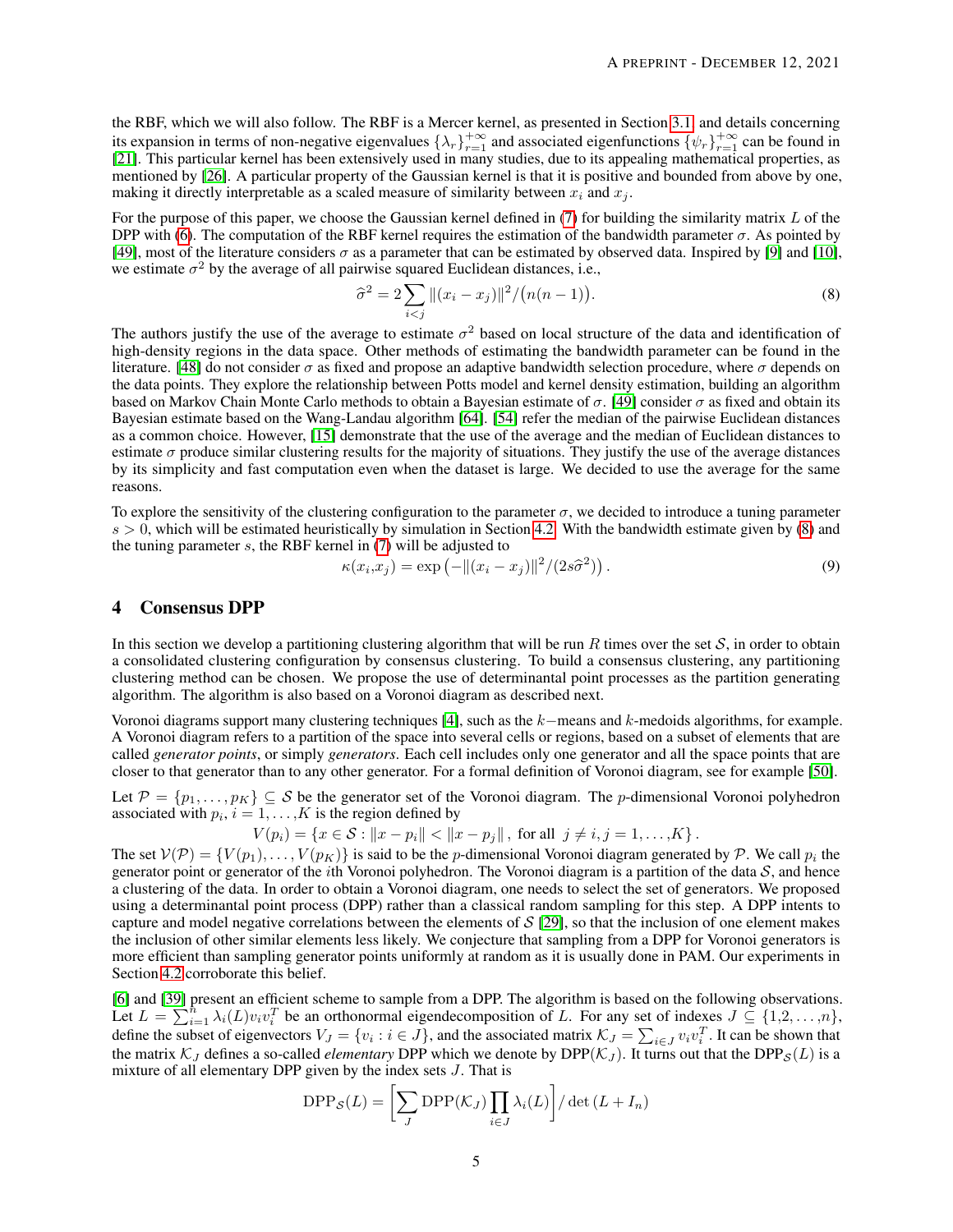The mixture weight of  $DPP(K_J)$  is given by the product of the eigenvalues  $\lambda_i(L)$  corresponding to the eigenvectors  $v_j \in V_J$ , normalized by det  $(L + I_n) = \prod_{i=1}^n [\lambda_i(L) + 1]$ . Sampling can be realized by first selecting an elementary DPP,  $DPP(\mathcal{K}_J)$ , with probability equal to its mixture component weight, and then, in a second step, sampling  $Y \sim \text{DPP}(\mathcal{K}_J)$ . In particular, it can be shown that in this case, necessarily card $(Y) = \text{rank}(\mathcal{K}_J)$ .

For the purpose of consensus clustering and the construction of the consensus matrix with entries defined by [\(2\)](#page-2-1), we will consider R runs of the sampling algorithm of [\[6\]](#page-14-3) and [\[39\]](#page-15-1). The sampling of the R sets is done from the DPP with associated kernel matrix L constructed with the RBF kernel in [\(9\)](#page-4-2). This yields R generator sets  $\{\mathcal{P}_r\}_{r=1}^R$ . For each generator set, we construct a p-dimensional Voronoi diagram  $V(\mathcal{P}_r)$  based on the similarities given by L. The binary matrix  $C_r$  with entries given by [\(1\)](#page-2-5) has an entry  $c_{ij}^r = 1$  if and only if the points  $x_i$  and  $x_j$  fall in the same Voronoi cell,  $r = 1, \ldots, R$ . The consensus matrix C, constructed with the consensus indexes defined by [\(2\)](#page-2-1), is finally given by the average of all the matrices  $C_r$  over the R runs,  $r = 1, \ldots, R$ .

The consensus matrix represents the proportion of runs in which two elements  $x_i$  and  $x_j$  of S belong to the same cluster. The consolidated clustering configuration is obtained by a thresholding procedure. According to [\[9\]](#page-14-7), if  $C_{ii} \ge \theta$ , with  $0 \le \theta \le 1$ , points  $x_i$  and  $x_j$  are defined as "friends" and then included in the same final cluster. Moreover, all mutual friends (including friends of friends, etc.) are assigned to the same cluster. It can be shown that this is equivalent to finding the connected components of the consensus graph introduced in Section [2](#page-1-0) [\[48\]](#page-16-6).

The choice of the threshold is not an easy task. Although a value of  $\theta = 0.5$  makes sense most of the time, it might not be the optimal choice. In fact, [\[49\]](#page-16-9) shows that choosing a fixed and unique threshold does not necessarily give the best clustering results. Changing the threshold yields different clustering results. Many of those clusterings are worth exploring. [\[49\]](#page-16-9) consider all threshold values from the set of all different observed consensus indexes  $C_{ij}$  (see in [\(2\)](#page-2-1)). If there are t different consensus indexes, we will have a collection of t thresholds  $\theta_1, \theta_2, \ldots, \theta_t$ . For each threshold  $\theta_i$ ,  $i=1,\ldots,t$ , a consolidated clustering configuration with  $K(\theta_i)$  clusters is obtained. If  $\theta_i=0$ , we obtain a graph with  $K(0) = 1$  cluster, that is, S. If  $\theta_i = 1$ , we obtain a graph with  $K(1) = n$  clusters; that is, each element of S is an isolated point and form a singleton cluster of size one. In general, clustering configurations with one cluster or  $n$ clusters are of no interest. Therefore, thresholds  $\theta_i$  that are too low or too large are not relevant. We adopt a mixed strategy between choosing a predetermined fixed threshold [\[9\]](#page-14-7) and studying a sequence of interesting thresholds [\[49\]](#page-16-9). We consider a sequence of t predetermined thresholds  $\theta_1, \theta_2, \ldots, \theta_t$  that are above a certain minimum threshold  $\tau$ . The value of  $\tau = 0.6$  has been determined through simulations. These are reported in Section [4.2.](#page-6-0)

Moreover, we are not interested in a clustering configuration with too many small clusters. We impose a minimal size for each cluster, accepting only clustering configurations with cluster sizes larger than that minimal value. For the establishment of the minimal size, we decided to take a classical approach, inspired by the "square-root choice" for establishment of the minimal size, we decided to take a classical approach, inspired by the "square-root choice" for<br>the number of bins of a histogram,  $\sqrt{n}$ . However, we also consider a more general case that eliminates with less than  $n^a$  elements for a predetermined power  $a \in (0,1)$ . The optimal value of the power a depends on various considerations such as the data size, the data dimension, and the number of clusters. We have studied it through the simulations reported in Section [4.2.](#page-6-0) In summary, we examine all the  $t$  consolidated clustering configurations obtained with all the different considered thresholds  $\theta_1, \theta_2, \ldots, \theta_t$ . If one configuration does not satisfy the minimal cluster size criterion, we merge each small cluster with its closest "large" cluster, according to the following procedure, inspired by single linkage: select the component V that has the smallest cluster size  $\langle n^a$ ; find the pair of indexes  $(i^*, j^*) \in \{1, \ldots, n\}$  that satisfies  $C_{i^*j^*} = \max\{C_{ij} : x_i \in \mathcal{V}, x_j \notin \mathcal{V}\}$ ; merge the component  $\mathcal{V}$  to the component that includes  $x_{j^*}$ ; repeat the merging procedure until there are no more connected components with cluster size smaller than  $n^a$ . Other linkage merging criteria are possible, such as average linkage or minimax linkage [\[2,](#page-14-12) [8\]](#page-14-13). However, in our experiments these two merging linkage criteria perform similarly to single linkage merging.

As mentioned above, the choice of the power a, the minimum threshold  $\tau$ , and the number R of runs of our clustering algorithm, have been determined via simulation (see Section [4.2\)](#page-6-0).

#### 4.1 Choosing an optimal clustering

Following our mixed strategy for the thresholding procedure, we end up with a set of consolidated clustering configurations that meet our minimal cluster size criterion. One question remains: which configuration to keep as final clustering configuration. The answer depends on the criterion chosen to measure the adequacy of the clustering configuration. We use kernel-based measures that depend only on the kernel matrix  $L$  in order to be computed.

Consider the RBF kernel  $\kappa(x_i, x_j)$  defined by [\(7\)](#page-3-1). Compute the mean of the transformed data  $\Phi(S)$ ,  $\bar{\Phi} = \sum_{i=1}^n \Phi(x_i)/n$ . The *mean scattering* induced by the kernel on the data [63, 20] is defined as  $\sum_{i=1}^{n} \Phi(x_i)/n$ . The *mean scattering* induced by the kernel on the data [\[63,](#page-16-13) [20\]](#page-14-14) is defined as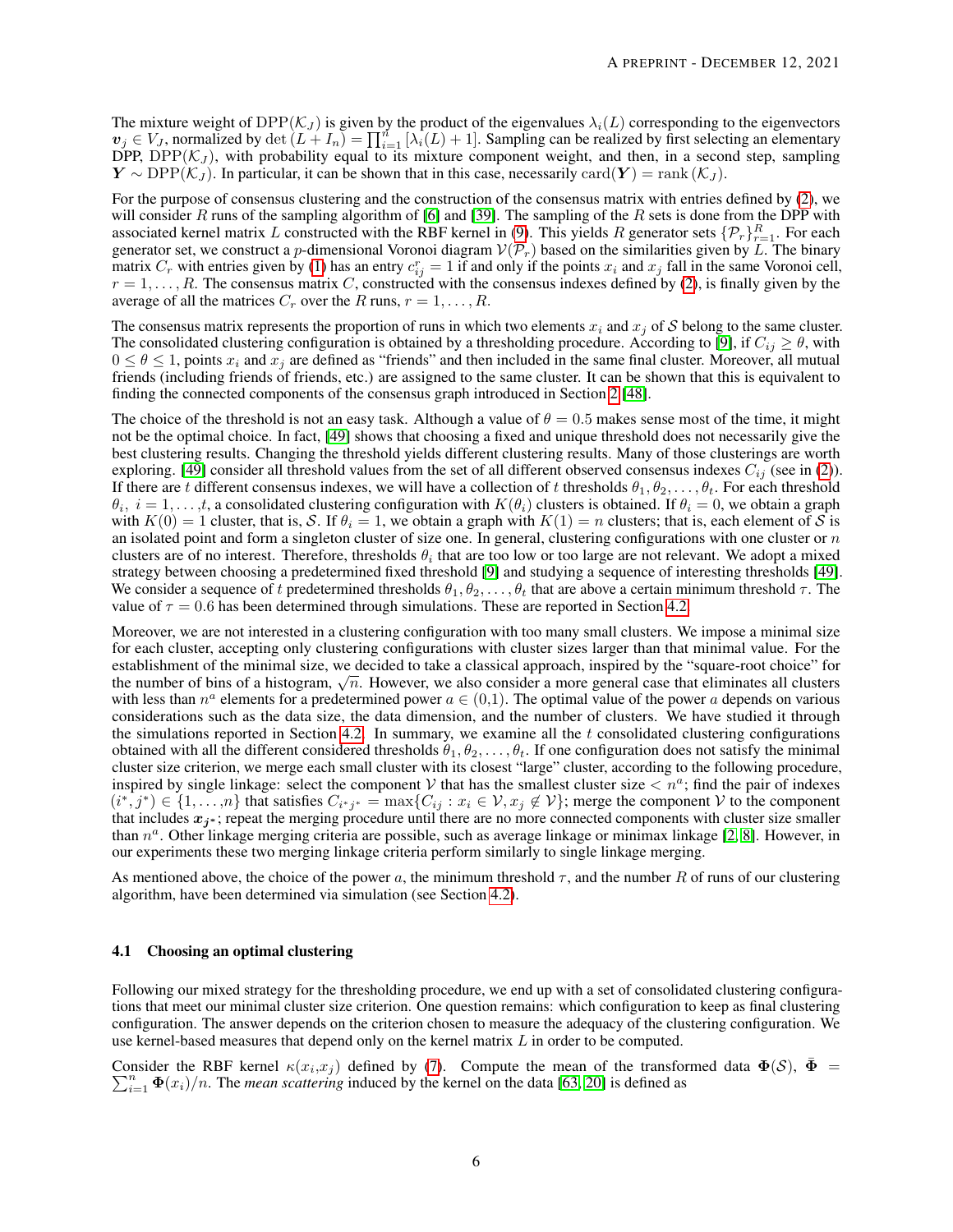$$
V_{\mathcal{S}} = \sum_{i=1}^{n} \frac{\|\Phi(x_i) - \bar{\Phi}\|}{n} = \frac{1}{n} \sum_{i=1}^{n} \left\{ \kappa(x_i, x_i) - \sum_{j=1}^{n} \frac{2 \kappa(x_i, x_j)}{n} + \sum_{j,\ell=1}^{n} \frac{\kappa(x_j, x_{\ell})}{n^2} \right\}^{\frac{1}{2}}.
$$

Let  $V = \{V_1, \ldots, V_K\}$  be a cluster configuration with K clusters. Also, let  $n_k$  be the size of cluster  $V_k$ , and consider its center in the transformed space  $\bar{\mathbf{\Phi}}_k = \sum_{i \in J_k}^{\infty} \mathbf{\Phi}(x_i)/n_k$ , where  $J_k = \{i : x_i \in \mathcal{V}_k\}$ ,  $k = 1, \ldots, K$ . As with the mean scattering, [\[20\]](#page-14-14) define similarly, the kernel induced scattering within each cluster  $\mathcal{V}_k$ ,  $W_{\mathcal{V}_k} = \sum_{i \in J_k} ||\mathbf{\Phi}(x_i) - \mathbf{\bar{\Phi}}_k||/n_k$ . That is, 1

$$
W_{\mathcal{V}_k} = \frac{1}{n_k} \sum_{i \in J_k} \left\{ \kappa(x_i, x_i) - \sum_{j \in J_k} \frac{2 \kappa(x_i, x_j)}{n_k} + \sum_{j, \ell \in J_k} \frac{\kappa(x_j, x_\ell)}{n_k^2} \right\}^{\frac{1}{2}}.
$$

The average within cluster scattering associated with clustering configuration  $\mathcal V$  is defined as

$$
W_{\mathcal{V}} = \sum_{k=1}^{K} W_{\mathcal{V}_k} / (K V_{\mathcal{S}}).
$$

To measure the total scattering between clusters, one considers the distance between cluster means in the transformed space,  $B(\mathcal{V}_i, \mathcal{V}_j) = ||\bar{\mathbf{\Phi}}_i - \bar{\mathbf{\Phi}}_j||$ , that is,

$$
B^{2}(V_{i}, V_{j}) = [B(V_{i}, V_{j})]^{2} = \sum_{i,j \in J_{i}} \frac{\kappa(x_{i}, x_{j})}{n_{i}^{2}} - \sum_{i \in J_{i}} \sum_{j \in J_{j}} \frac{\kappa(x_{i}, x_{j})}{n_{i}n_{j}} + \sum_{i,j \in J_{j}} \frac{\kappa(x_{i}, x_{j})}{n_{j}^{2}},
$$

and  $B_v = \sum_{i=2}^K \sum_{j=1}^{i-1} n_i n_j B(v_i, v_j) / \sum_{i=2}^K \sum_{j=1}^{i-1} n_i n_j$ . A simple measure of quality of the clustering configuration may be easily derived from the similarity ratio introduced by [\[16\]](#page-14-15),

<span id="page-6-2"></span>
$$
SR_V = 1 - \left[n/(n-1)\right] \left[W_V/(W_V + B_V)\right].\tag{10}
$$

Because a good clustering configuration must have a small within variance and a large between variance, the larger  $SR<sub>V</sub>$ , the better the clustering  $V$ .

An alternative measure, *the kernel-based validation index,* developed by [\[20\]](#page-14-14) is based on

$$
\tilde{B}_{\mathcal{V}} = (B_{\text{max}}/B_{\text{min}}) \sum_{i=1}^{K} \sum_{j=1}^{K} [B^2(\mathcal{V}_i, \mathcal{V}_j)]^{-1},
$$

where  $B_{\max} = \max_{(i,j)} B^2(\mathcal{V}_i, \mathcal{V}_j)$ , and  $B_{\min} = \min_{(i,j)} B^2(\mathcal{V}_i, \mathcal{V}_j)$ . The measure is given by

<span id="page-6-1"></span>
$$
KVI_{\mathcal{V}} = \alpha W_{\mathcal{V}} + \tilde{B}_{\mathcal{V}},\tag{11}
$$

where  $\alpha$  is a tuning parameter that the authors set to the value of  $B_V$  associated with the largest clustering size K among those clustering configurations being considered. The optimal clustering configuration among the set of all retained clustering configurations is the one that minimizes [\(11\)](#page-6-1).

#### <span id="page-6-0"></span>4.2 Setting appropriate consensus DPP parameters

In this section, we will conduct simulations to choose the tuning parameters of the proposed clustering method, these are (i) the tuning parameter a for the minimal size of clusters  $n^a$ ; (ii) the number R of sufficient runs of the clustering algorithm; (iii) the inferior limit  $\tau$  for the threshold range to obtain the consolidated clustering configurations; and (iv) the tuning parameter s in [\(9\)](#page-4-2) for the sensitivity of the bandwidth parameter  $\hat{\sigma}^2$ .

Data generation. The simulated data were generated with the algorithm of [\[45\]](#page-15-18). This generates datasets from p-variate Gaussian mixtures with K components,  $\sum_{k=1}^{K} \pi_k \phi_p(\cdot; \mu_k, V_k)$ , where  $\phi_p$  denotes the p-variate normal density. The mean vectors of the components,  $\{\mu_1, \ldots, \mu_K\}$ , are obtained as k independent realizations from a uniform pvariate unit hypercube. The covariance matrix of each component,  $V_k$ , is obtained as a realization from the p-variate standard Wishart distribution with  $p+1$  degrees of freedom. The mixing proportions  $\pi_k$  are generated from a Dirichlet distribution on the standard  $K-1$  simplex, so that  $\sum_{k=1}^{K} \pi_k = 1$ . The number of elements generated from each component is obtained from the multinomial distribution based on the mixing proportions.

The algorithm allows to control the *pairwise overlap* between two components, which measures the interaction between components, and controls the clustering complexity of datasets simulated from the mixtures. For the purposes of our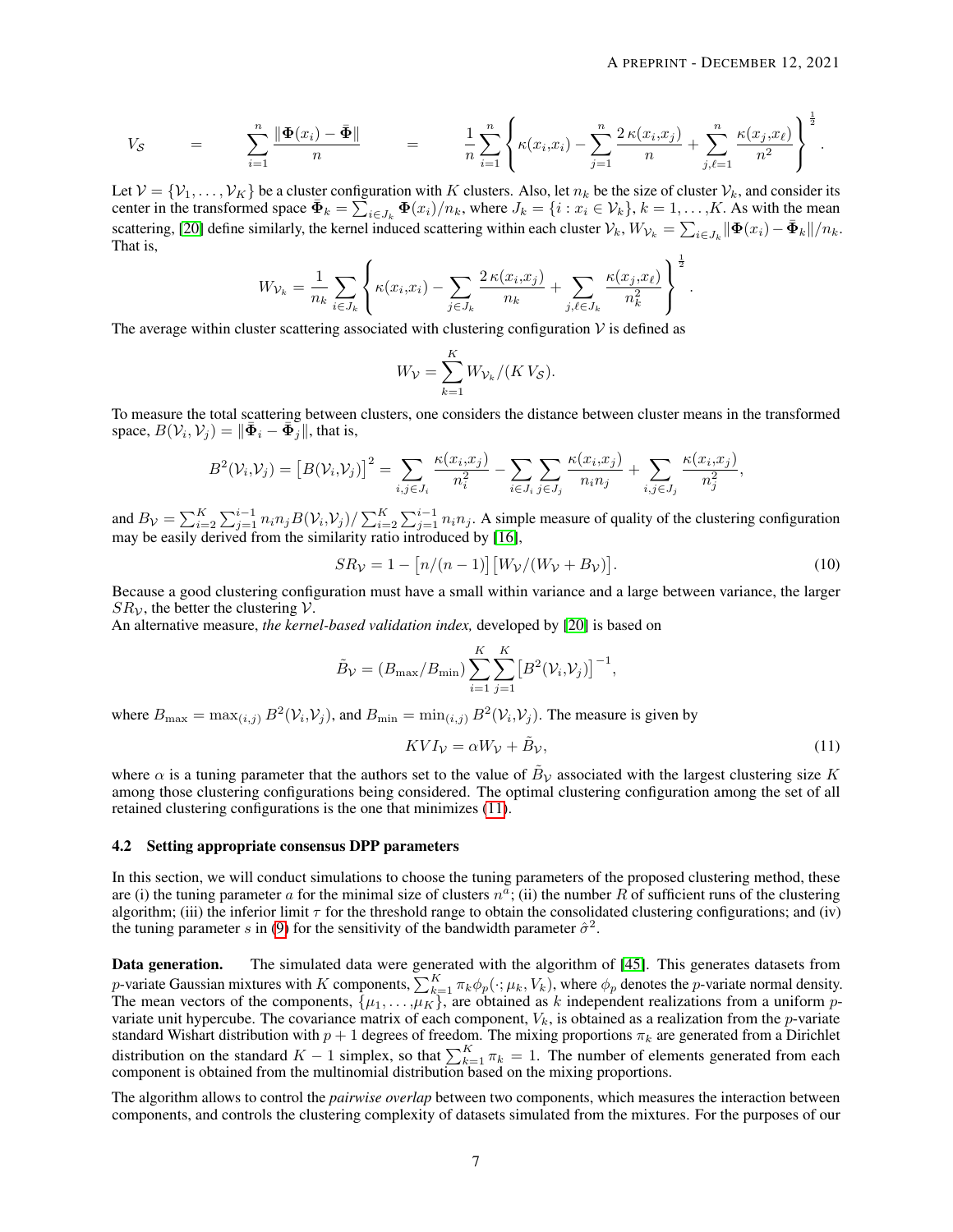study, we focus on low pairwise overlap cases, as the notion of clustering itself becomes less meaningful as the overlap degree between clusters becomes large. According to [\[45\]](#page-15-18), an average overlap of 0.4 is considered extreme while an average overlap of 0.001 is considered very low. We fix a maximum pairwise overlap of 0.01 between any two components. The values of the pairwise overlap were then generated uniformly at random taking into account this constraint. Moreover, the data were obtained from mixtures with ellipsoidal covariance matrices, and unequal number of elements per component.

We studied the effect of three variables on the clustering results. These are the number of observations per dataset  $n \in \{150 \text{ (low)}, 500 \text{ (medium)}, 1500 \text{ (large)}\};$  the number of variables per dataset p: low  $(2 \le p \le 7)$ , medium  $(8 \le p \le 12)$  and large  $(13 \le p \le 20)$ ; and the number of components or clusters per dataset G: low  $(2 \le K \le 5)$ , medium ( $6 \le K \le 10$ ) and large ( $11 \le K \le 20$ ). The values of p and G were chosen randomly in each case once the level (low, medium or large) was chosen. The three categories generate a 3<sup>3</sup> factorial design with 27 experimental conditions. To simulate data for this factorial design, we ensured that no cluster with a small number of elements was present in the simulated datasets. This was done because, according to the merging procedure described in Section [4,](#page-4-0) small clusters would be inevitably merged with a larger cluster. This consideration results in simulated data with more or less balanced clusters. However, as it is impossible to simulate a dataset with a low number of observations ( $n = 150$ ) and a large number of clusters (11  $\le K \le 20$ ) that contains no cluster with a small number of elements, this case has been excluded from our analysis. Therefore, we only consider 24 experimental conditions of the  $3<sup>3</sup>$  factorial design, generating 10 datasets per condition, obtaining a total of 240 datasets. We will refer to the 24 experimental conditions as the 24 experimental *scenarios,* or scenarios, for short.

Measuring the quality of the clustering. In order to measure the quality of the clustering results we use the Adjusted Rand Index (ARI), which is a common measure of goodness-of-fit in the clustering literature [\[67,](#page-16-14) [49\]](#page-16-9). The ARI was first introduced by [\[52\]](#page-16-15) and later adjusted for randomness by [\[34\]](#page-15-19). It is a measure of agreement between two clustering configurations. The original Rand Index counts the proportion of elements that are either in the same clusters in both clustering configurations or in different clusters in both configurations. The adjusted version of the Rand Index corrected the calculus of the proportion, so that its expected value is zero when the clustering configurations are random. The larger the ARI, the more similar the two configurations are, with the maximum ARI score of 1.0 indicating a perfect match.

We will also use the relative difference in the estimated number of clusters and the true number of clusters (RN) presented by [\[47\]](#page-15-20):

$$
RN = (\sqrt{\widehat{G}} - \sqrt{G})/\sqrt{G},
$$

where  $\hat{G}$  is the estimated number of clusters and G is the true number of clusters. Here, small absolute values of RN are preferred and, therefore, the absolute value of RN will be used as another measure of clustering quality.

**Results.** For each of the ten replicas associated with one of the 24 scenarios, we run consensus DPP with  $R = 1000$ , and  $a \in \{1/4, 1/3, 1/2, 2/3\}$ . To obtain the consolidated clustering configurations with the thresholding procedure, we set the threshold to a unique fixed value in  $\{0.4, 0.5, 0.6, 0.7, 0.8, 0.9\}$ . The quality of each clustering configuration associated with each threshold was assessed with the ARI criterion, after the first 10, 50, 100, 200, 300, 500, 700, 900 and 1000 runs. As each case is evaluated on the ten replica datasets of a particular scenario, the ARIs were averaged over the ten runs. For the choice of the optimal clustering, we used the similarity ratio and the kernel-based validation index, defined in [\(10\)](#page-6-2) and [\(11\)](#page-6-1), respectively. After comparing the results, we decided to only keep the kernel-based validation index since it provides better results.

From the results (not shown here) we observe a relative stability or the ARI mean values for most of the cases. Also, setting  $a = \frac{1}{2}$  for the minimal cluster size criterion of the merging procedure seems a reasonable choice, which setting  $a = \frac{1}{2}$  for the minimal cluster size criterion of the merging procedure seems a reasonable choice, which corresponds to the classic choice of  $\sqrt{n}$ . With respect to the number of runs required to achieve a go the simulations show that a number of runs between 50 and 200 is adequate. As the best results are obtained most of the times with 200 runs, we adopt  $R = 200$ . The choice of the inferior limit  $\tau$  for the range of thresholds depends slightly on the experimental scenario. The optimal values of  $\tau$  are larger for datasets with a large number of clusters. In this scenario, values of 0.7 to 0.9 are preferred. For the other cases, the optimal value hovers around 0.5. In order to recommend a unique value, we took the average among the optimal values of  $\tau$  for each scenario. This yielded  $\tau = 0.6$ .

To evaluate the sensitivity of the bandwidth parameter  $\hat{\sigma}^2$  through the tuning parameter s in [\(9\)](#page-4-2), we evaluate the ARI criterion as above for every value of  $s \in \{0.5, 0.75, 1, 1.25, 1.5, 2\}$ . Following the above observations on the optimal values for a, R and  $\tau$ , for this experiment, we set  $a = 0.5$ ,  $R = 200$ , and  $\tau = 0.6$ . The simulation results clearly show that the value of s has almost no effect on the clustering configurations, nor the corresponding ARI values. Therefore, we decided to fix  $s = 1$  in [\(9\)](#page-4-2).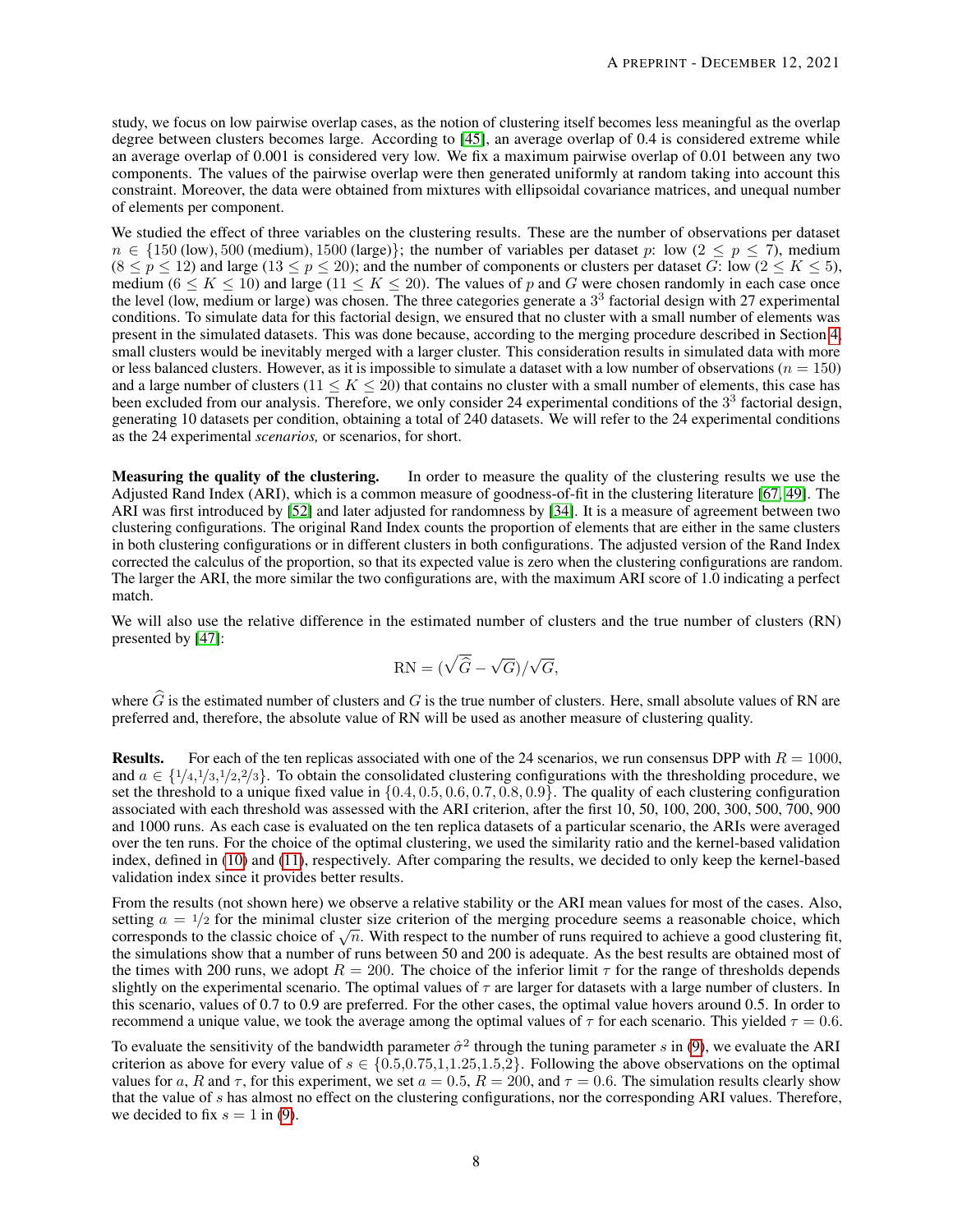# <span id="page-8-0"></span>5 Comparison performance between consensus DPP and PAM

As the choices for a,  $R$ ,  $\tau$  and s have been fixed, we can now assess the performance of our clustering algorithm. For the evaluation, we use the procedure to simulate data described in the previous section. As a reference, and for comparison purposes, our consensus clustering methodology will not only be applied to clustering configurations generated with DPP, but also to clustering configurations generated with the well-known Partitioning Around Medoids (PAM) method [\[38\]](#page-15-6). The PAM method is a classical partitioning technique for clustering that chooses the data point centers of the Voronoi cells by simple random sampling. As DPP selects data points centers based on diversity, our goal here is to study how the quality of the clustering configurations depends on diversity at sampling centroids.

To sample points at random in the PAM procedure, we first sample a number  $k$  of Voronoi cells uniformly at random from a finite set of integers  $\{1, \ldots, K_{\max}\}$ . Then, we sampled uniformly at random k points from the dataset. Although, the sampling is uniform over the subset sizes, and over subsets of the same size, this sampling technique is not really uniform; it favors very large and very small subsets over moderately sized subsets. In fact, the probability of choosing a subset of k points  $\{x_{i_1}, \ldots, x_{i_k}\}$  following this sampling technique is  $(K_{\max} {n \choose k})^{-1}$ . Despite this fact, we will refer to this sampling as uniform random sampling.

First, we compare the ARI trajectories of consensus DPP with those of PAM as a function on the number of runs R. Figure [1](#page-8-1) displays these trajectories considering all experimental scenarios described in the previous section. The trajectories globally reflect the performance of each experimental condition involving the three levels of variables (low, medium and large) and the three levels of clusters (low, medium and large). Observe that due to the diversity in the sampling of data points center, DPP has a jump-start like behavior, requiring very few runs to achieve good clustering configurations. PAM, on the contrary, improves slowly its clustering configurations, and sometimes, even after 1000 runs, it never catches up with consensus DPP.

<span id="page-8-1"></span>

Figure 1: ARI mean trajectories for DPP and PAM as a function of the number of runs  $R$ . The regions encompassing the trajectories are the envelops of the corresponding 95% confidence intervals associated with each mean ARI value of the run R.

We can see clear benefits of using DPP as a sampling method for the initial points needed to construct the Voronoi diagrams that define the clustering configurations. However, consensus DPP and PAM yield similar results when the variable dimensions are low. The dimension  $p$  seems to play a crucial role in the potential of DPPs to sample with more diversity: there are more possibilities of distinguishing two vectors  $x_i, x_j \in \mathbb{R}^p$  in the transformed space H when the dimension  $p$  is already large, since the two vectors are more likely to be projected in very different places. In this case, DPP will sample these two points together more often than uniform random sampling, which will sample any pair of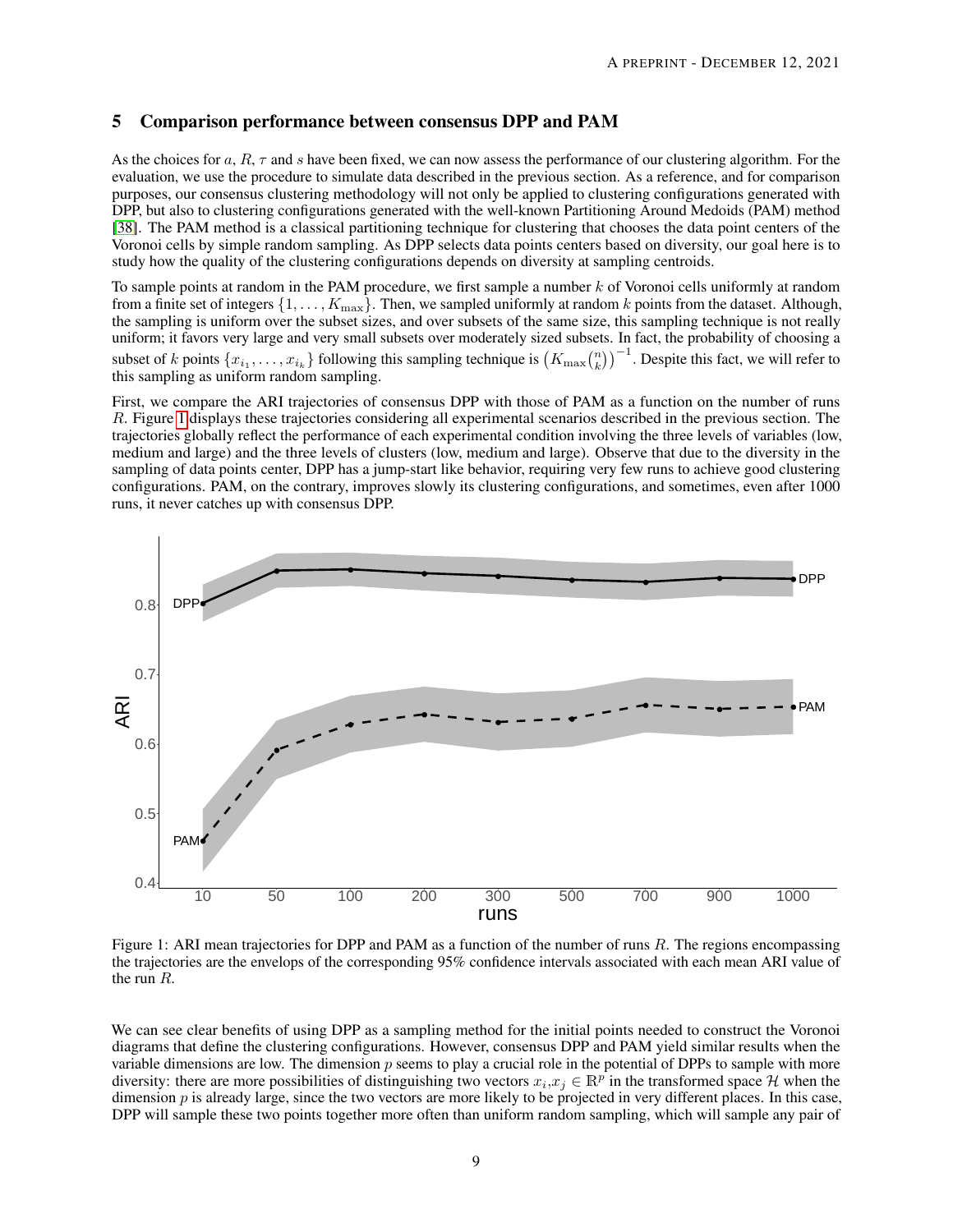points with the same probability. When p is small, the two vectors have less potential of being very different, and using DPP or PAM should give similar results.

To complement the differences between DPP and PAM, we show in Figure [2](#page-9-0) typical histograms of the logarithm of the probability mass function of the DPP, given by [\(3\)](#page-2-2), for 1000 sampled random subsets, using either the DPP sampling algorithm of [\[6\]](#page-14-3) and [\[39\]](#page-15-1), or the uniform random sampling of PAM, for three simulated datasets selected among the 24 experimental scenarios.

<span id="page-9-0"></span>

Figure 2: Typical histograms of the logarithm of the probability mass function (loglik), using DPP (light bars) and simple random sampling (dark bars), for three simulated datasets.

The histograms clearly show that DPP selects random subsets with higher and less dispersed probability mass values (likelihood) than uniform random sampling. This explains the observed lower dispersion of the ARI values when sampling is performed with DPP. The higher likelihood of the random subsets sampled by DPP confirms the higher diversity of those subsets. Instead, subsets sampled as in PAM can be highly or poorly diverse: in fact, the associated histograms show very high dispersion in terms of diversity. DPP tends to select points that maintain a high level of diversity at each sampling, proving to be more consistent and stable than uniform random sampling in terms of ensuring the heterogeneity of the elements forming the subset.

Next, we fix  $R = 200$  as suggested by the study of the previous section, and compare the performance of consensus DPP and PAM. We have already noted the superiority of consensus DPP when looking at ARI as a measure of clustering quality. But, this time we apply our mixed strategy presented in Section [4.](#page-4-0) That is, we consider a sequence of thresholds  $\theta_1, \theta_2, \ldots, \theta_t$  that are above the inferior limit  $\tau$ . We recall that adopting the strategy of considering a range of thresholds results in a collection of consolidated clustering configurations for each datasets in each scenario. For the choice of the optimal clustering configuration, we use the kernel-based validation index  $KVI<sub>V</sub>$  in [\(11\)](#page-6-1). To measure the goodness-of-fit of the optimal clustering configuration we use the ARI and RN measures described earlier. Table [1](#page-10-0) displays the ARI means and standard deviations over all 24 scenarios, while Table [2](#page-10-1) displays the RN means and standard deviations over all 24 scenarios.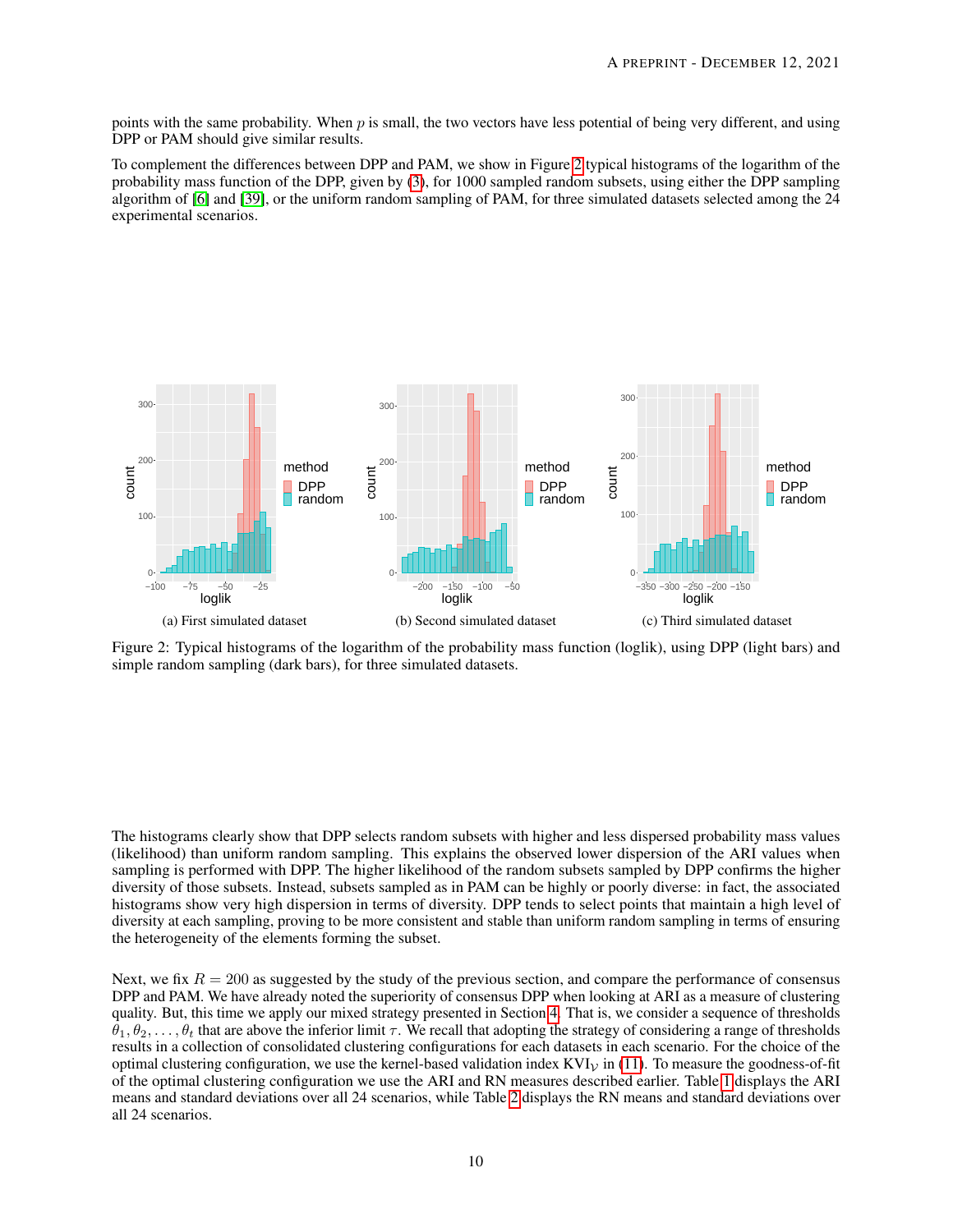<span id="page-10-0"></span>

| Sample     | Method                             | Number of                | Number of variables                       |                          |                          |
|------------|------------------------------------|--------------------------|-------------------------------------------|--------------------------|--------------------------|
| size       |                                    | clusters                 | Medium<br>Low<br>0.95(0.07)<br>0.92(0.16) | Large                    |                          |
| $n = 150$  | <b>DPP</b><br><b>PAM</b>           | Low                      | 0.90(0.14)                                | 0.93(0.13)               | 0.90(0.15)<br>0.74(0.22) |
|            | <b>DPP</b><br>Medium<br><b>PAM</b> | 0.92(0.09)<br>0.98(0.02) | 0.94(0.07)<br>0.83(0.14)                  | 0.85(0.10)<br>0.65(0.14) |                          |
| $n=500$    | <b>DPP</b><br><b>PAM</b>           | Low                      | 0.95(0.11)<br>0.77(0.22)                  | 0.95(0.10)<br>0.86(0.19) | 0.92(0.09)<br>0.83(0.18) |
|            | <b>DPP</b><br><b>PAM</b>           | Medium                   | 0.95(0.08)<br>0.96(0.08)                  | 0.98(0.03)<br>0.90(0.11) | 0.91(0.11)<br>0.71(0.34) |
|            | <b>DPP</b><br><b>PAM</b>           | Large                    | 0.96(0.05)<br>0.99(0.02)                  | 0.96(0.03)<br>0.87(0.10) | 0.98(0.02)<br>0.70(0.15) |
| $n = 1500$ | <b>DPP</b><br><b>PAM</b>           | Low                      | 0.91(0.08)<br>0.66(0.26)                  | 0.89(0.11)<br>0.74(0.18) | 0.90(0.10)<br>0.76(0.26) |
|            | <b>DPP</b><br><b>PAM</b>           | Medium                   | 0.96(0.04)<br>0.98(0.02)                  | 0.99(0.01)<br>0.99(0.01) | 0.88(0.15)<br>0.96(0.06) |
|            | <b>DPP</b><br><b>PAM</b>           | Large                    | 0.97(0.04)<br>0.93(0.12)                  | 0.96(0.05)<br>0.90(0.17) | 0.96(0.02)<br>0.69(0.35) |

<span id="page-10-1"></span>Table 1: ARI means and standard deviations (within parentheses) over all 24 scenarios with consensus DPP and PAM.

| Sample     | Method                   | Number of | Number of variables                    |                                                                                            |                          |
|------------|--------------------------|-----------|----------------------------------------|--------------------------------------------------------------------------------------------|--------------------------|
| size       |                          | clusters  | Low                                    | Medium<br>0.04(0.08)<br>0.03(0.08)<br>0.02(0.03)<br>0.08(0.08)<br>0.04(0.13)<br>0.08(0.11) | Large                    |
| $n = 150$  | <b>DPP</b><br><b>PAM</b> | Low       | 0.03(0.06)<br>0.04(0.08)               |                                                                                            | 0.04(0.06)<br>0.09(0.12) |
|            | <b>DPP</b><br><b>PAM</b> | Medium    | 0.03(0.05)<br>0.00(0.00)<br>0.05(0.13) |                                                                                            | 0.04(0.04)<br>0.17(0.07) |
| $n=500$    | <b>DPP</b><br><b>PAM</b> | Low       | 0.23(0.21)                             |                                                                                            | 0.04(0.08)<br>0.13(0.17) |
|            | <b>DPP</b><br><b>PAM</b> | Medium    | 0.03(0.06)<br>0.02(0.06)               | 0.02(0.05)<br>0.05(0.06)                                                                   | 0.04(0.07)<br>0.16(0.20) |
|            | <b>DPP</b><br><b>PAM</b> | Large     | 0.02(0.02)<br>0.01(0.01)               | 0.02(0.03)<br>0.06(0.06)                                                                   | 0.01(0.01)<br>0.14(0.06) |
| $n = 1500$ | <b>DPP</b><br><b>PAM</b> | Low       | 0.11(0.13)<br>0.50(0.40)               | 0.16(0.21)<br>0.37(0.28)                                                                   | 0.18(0.22)<br>0.44(0.50) |
|            | <b>DPP</b><br><b>PAM</b> | Medium    | 0.02(0.04)<br>0.01(0.03)               | 0.00(0.00)<br>0.00(0.00)                                                                   | 0.16(0.21)<br>0.03(0.08) |
|            | <b>DPP</b><br><b>PAM</b> | Large     | 0.02(0.02)<br>0.03(0.06)               | 0.02(0.03)<br>0.04(0.07)                                                                   | 0.01(0.03)<br>0.14(0.16) |

Table 2: RN means and standard deviations (within parentheses) over all 24 scenarios with consensus DPP and PAM.

As noted earlier, there is a clear advantage of using DPP over uniform random sampling for the initial points needed to construct the Voronoi diagrams. This is particularly true when the number of variables is moderate to high. When the number of variables is low, the results yielded by DPP and PAM are similar. Another interesting advantage that we observe is that sampling with DPP contributes to reducing the dispersion of the ARI scores, and then produces more stable optimal clustering configurations. Turning now to the RN means of Table [2,](#page-10-1) the same conclusion applies: sampling with DPP yields better results. The optimal clustering configurations yielded by consensus DPP are associated with estimated number of clusters closer to the true number of clusters than those yielded by PAM. Observe as well,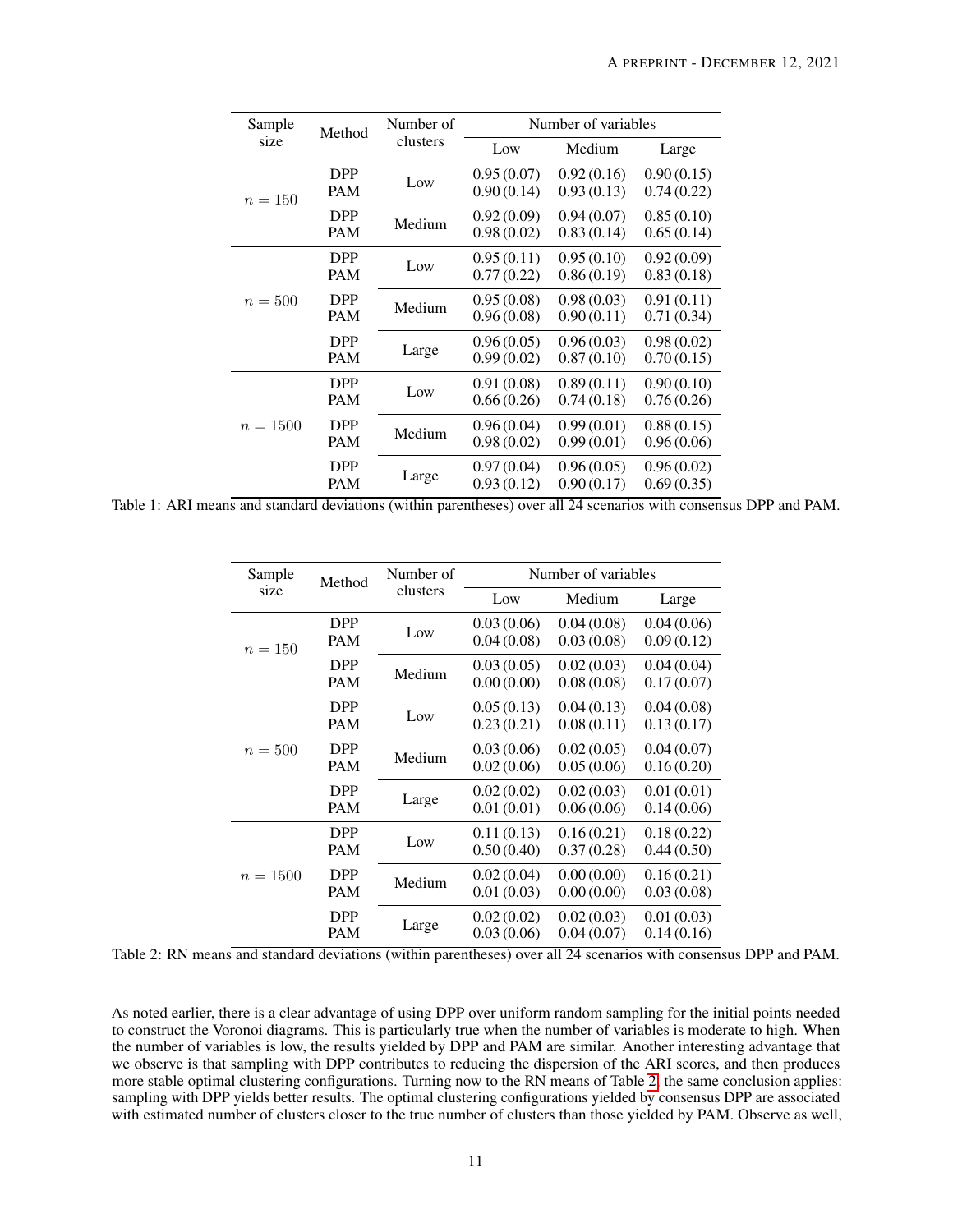that DPP contributes to the reduction of the variability of the RN values for almost all the cases, as it was already the case with ARI.

#### <span id="page-11-0"></span>6 Application to real data

<span id="page-11-1"></span>In this section we proceed to evaluate the performance of consensus DPP versus PAM on real datasets. The datasets were obtained from the *UCI Machine Learning Repository* [\[18\]](#page-14-16) and *OpenML* website [\[60\]](#page-16-16), two well known databases in the Machine Learning community for clustering and classification problems. Table [3](#page-11-1) shows the selected real datasets and some of their features:  $n =$  number of observations,  $K =$  number of clusters,  $p =$  number of variables (i.e., data dimension).

| Dataset       | $\eta$ |                | р     |
|---------------|--------|----------------|-------|
| Iris          | 150    | 3              |       |
| OliveOil      | 572    | 9              | 8     |
| Ecoli         | 327    | 5              | 7     |
| Bank          | 1372   | 2              | 4     |
| Colposcopy    | 287    | 3              | 62    |
| Forest        | 198    | 4              | 27    |
| <b>Breast</b> | 569    | $\mathfrak{D}$ | 30    |
| Synthetic     | 600    | 6              | 60    |
| Lung cancer   | 181    | 2              | 12533 |
| Yeast Cycle   | 384    | 5              |       |

Table 3: Selected datasets from the UCI and openML repositories

Following the recommendations in [\[7,](#page-14-17) [66\]](#page-16-17), and due to its strongly unbalanced nature, the Ecoli dataset was transformed using the Box-Cox transformation procedure. Moreover, the original dataset contains  $n = 336$  observations with  $K = 8$ clusters, but two clusters have only 2 observations, and a third cluster has only 5 observations. These clusters were removed from the data. The Breast and Lung Cancer datasets were also transformed using the Box-Cox transformation. We note that transforming the data is a common procedure for DNA microarray data [\[59\]](#page-16-18). The Bank dataset has only we note that transforming the data is a common procedure for DNA microarray data [59]. The Bank dataset has only<br>two clusters, even though it contains  $n = 1372$  observations. So using  $\sqrt{n} \approx 37$  as a minimal cluster size cluster merging stage of the consensus procedure is not optimal. We note that our experiments to select the appropriate parameters for consensus DPP hinted at larger values of the power  $\alpha$  when the number of clusters is small. Hence, for these data, we used  $n^{2/3} \approx 124$  as the minimal cluster size.

For each dataset, we performed  $R = 200$  runs of consensus DPP. The procedure was repeated ten times. For the choice of the optimal clustering configuration, we use the kernel-based validation index  $KVI_V$  defined in [\(11\)](#page-6-1). To measure the goodness-of-fit of the optimal clustering configuration we use the ARI and RN measures. We compare the consensus DPP results to those of two traditional clustering algorithms: PAM and k-means. Our goal is to show the advantages of the DPP diversity at sampling centroids on the quality of clustering configurations.

The PAM algorithm was already used and mentioned in the study with the simulated datasets of Section [5.](#page-8-0) The k-means algorithm was proposed by Stuart Lloyd in 1957, and later published in [\[43\]](#page-15-7). It starts with an initial set of  $k$ means, representing  $k$  clusters. It assigns each observation to the corresponding Voronoi cell or cluster given by the corresponding closer mean among the k means. Once all observations are assigned, the mean vectors of all Voronoi cells are updated, and the process is repeated until there is no change in the means. However, as argued by [\[14\]](#page-14-18), the popular methods for choosing the initial set of k means, such as Forgy [\[23\]](#page-15-21), Random Partition [\[51\]](#page-16-19) and Maximin methods [\[27,](#page-15-22) [37\]](#page-15-23), result often in cluster configurations with a low clustering quality. For that reason we decided to work with the k-means++ algorithm of [\[3\]](#page-14-19), a popular choice mentioned by several authors [\[13,](#page-14-20) [25\]](#page-15-24) that avoids the poor quality results of the traditional methods for choosing the initial means. It is based on a simple probabilistic technique. For the consensus clustering with  $k$ -means, we proceed as follows: we first sample a number  $k$  of Voronoi cells uniformly at random from a finite set of integers  $\{1, \ldots, K_{\text{max}}\}$ . Then we run k-means + + to obtain an initial set of k means. This step consists of (i) selecting the first center at random from the dataset  $S$ ; and (ii) repeating the following two steps until a subset of k centers has been sampled: (a) for each  $x \in S$ , we compute  $dc2(x)$  the square of the Euclidean distance between  $x$  and the closest center among those already sampled; (b) a new center is sampled with probability  $dc2(x)/\sum_{x'\in\mathcal{S}} dc2(x')$ . Once the k centers have been chosen, we proceed as in the standard k-means algorithm described above. We repeat the selection of k initial means  $R = 200$  times, just as we do with DPP and PAM, to afterwards apply our consensus clustering methodology to the clustering configurations. As we did with consensus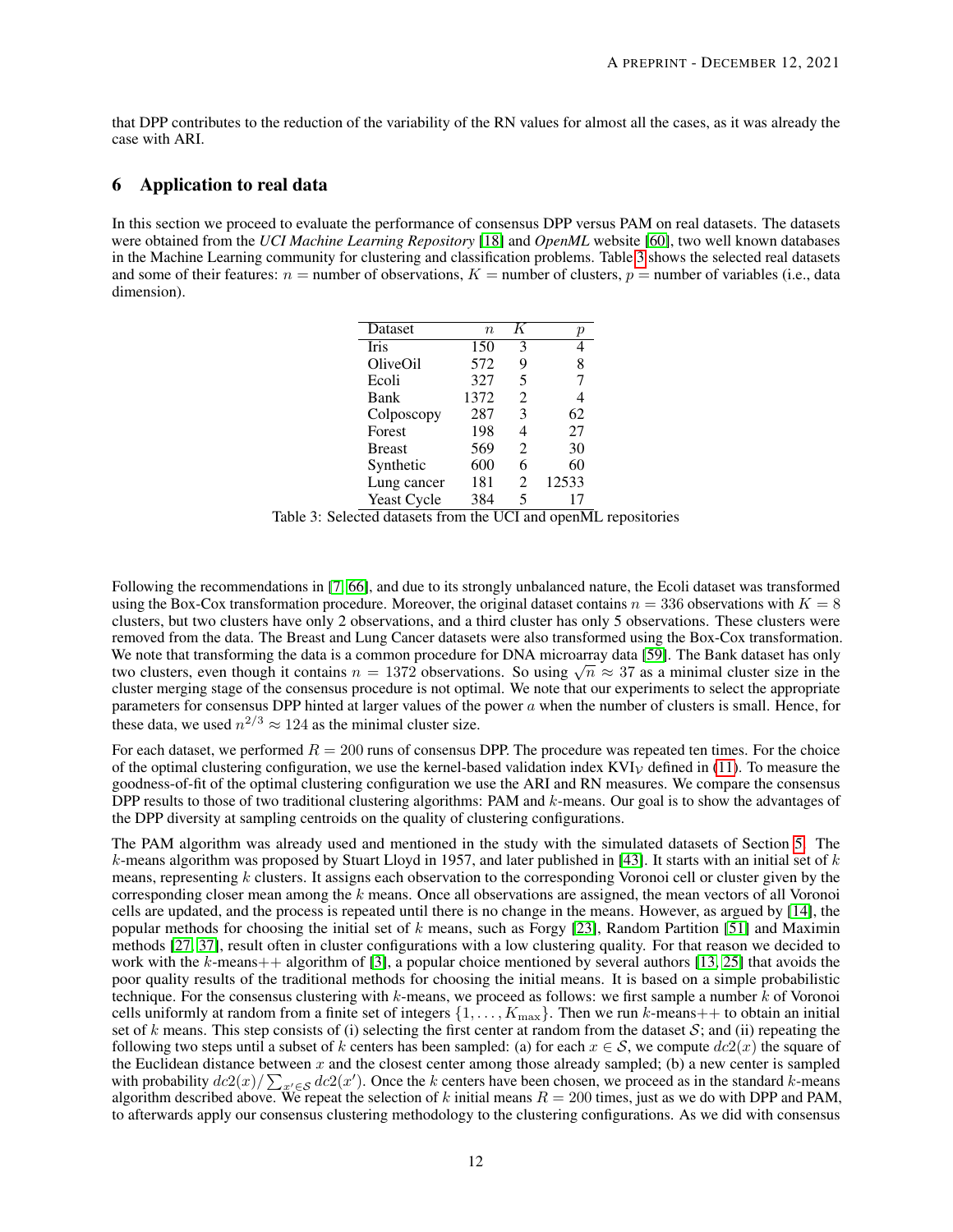DPP, the optimal cluster configurations from PAM and  $k$ -means were chosen using the kernel-based validation index  $KVI<sub>V</sub>$  criterion defined in [\(11\)](#page-6-1). The whole procedure was repeated ten times.

Table [4](#page-12-0) displays the ARI and RN means and standard deviations obtained by applying consensus DPP, PAM and k-means consensus clustering to the datasets of Table [3.](#page-11-1)

<span id="page-12-0"></span>

| Dataset       | Measure   | <b>DPP</b>  | <b>PAM</b> | $k$ -means |
|---------------|-----------|-------------|------------|------------|
| Iris          | ARI       | 0.91(0.03)  | 0.83(0.09) | 0.66(0.05) |
|               | <b>RN</b> | 0.03(0.07)  | 0.06(0.08) | 0.02(0.05) |
| OliveOil      | ARI       | 0.72(0.06)  | 0.60(0.11) | 0.68(0.08) |
|               | <b>RN</b> | 0.12(0.05)  | 0.10(0.07) | 0.11(0.03) |
| Ecoli         | ARI       | 0.76(0.02)  | 0.66(0.09) | 0.71(0.07) |
|               | <b>RN</b> | 0.05(0.06)  | 0.14(0.08) | 0.04(0.05) |
| Bank          | ARI       | 0.66(0.09)  | 0.53(0.19) | 0.50(0.10) |
|               | <b>RN</b> | 0.13(0.12)  | 0.25(0.19) | 0.24(0.15) |
| Colposcopy    | ARI       | 0.44(0.09)  | 0.42(0.14) | 0.35(0.11) |
|               | <b>RN</b> | 0.21(0.09)  | 0.15(0.10) | 0.16(0.14) |
| Forest        | ARI       | 0.86(0.05)  | 0.70(0.01) | 0.72(0.22) |
|               | <b>RN</b> | 0.01(0.04)  | 0.13(0.00) | 0.08(0.12) |
| <b>Breast</b> | ARI       | 0.61(0.05)  | 0.50(0.13) | 0.61(0.13) |
|               | <b>RN</b> | 0.09(0.12)  | 0.13(0.12) | 0.07(0.11) |
| Synthetic     | ARI       | 0.69(0.02)  | 0.66(0.04) | 0.64(0.01) |
|               | <b>RN</b> | 0.09(0.10)  | 0.16(0.08) | 0.13(0.07) |
| Lung cancer   | ARI       | 0.89(0.14)  | 0.84(0.34) | 0.65(0.42) |
|               | <b>RN</b> | 0.09(0.12)  | 0.00(0.00) | 0.02(0.07) |
| Yeast Cycle   | ARI       | 0.47(0.004) | 0.47(0.03) | 0.44(0.05) |
|               | <b>RN</b> | 0.08(0.06)  | 0.10(0.04) | 0.03(0.05) |

Table 4: ARI and RN means and standard deviations (within parentheses) over ten runs associated with consensus DPP, PAM, and  $k$ -means.

We observe that consensus DPP yields higher ARI values than the two other methods, and contributes to reducing the variability of this measure, as well. That is, consensus DPP produces more stable and better clustering configurations. The RN results are more balanced in the sense that there is no major difference between the three methods. This means that all three methods hinted at reasonable number of clusters, but not all got good clustering configurations.

As we also did for the simulated data in Section [5,](#page-8-0) we present in Figure [3](#page-13-1) two typical histograms of the logarithm of the probability mass function of the DPP, given by [\(3\)](#page-2-2). The datasets in the figure are *Iris* and *Synthetic* (see Table [3\)](#page-11-1).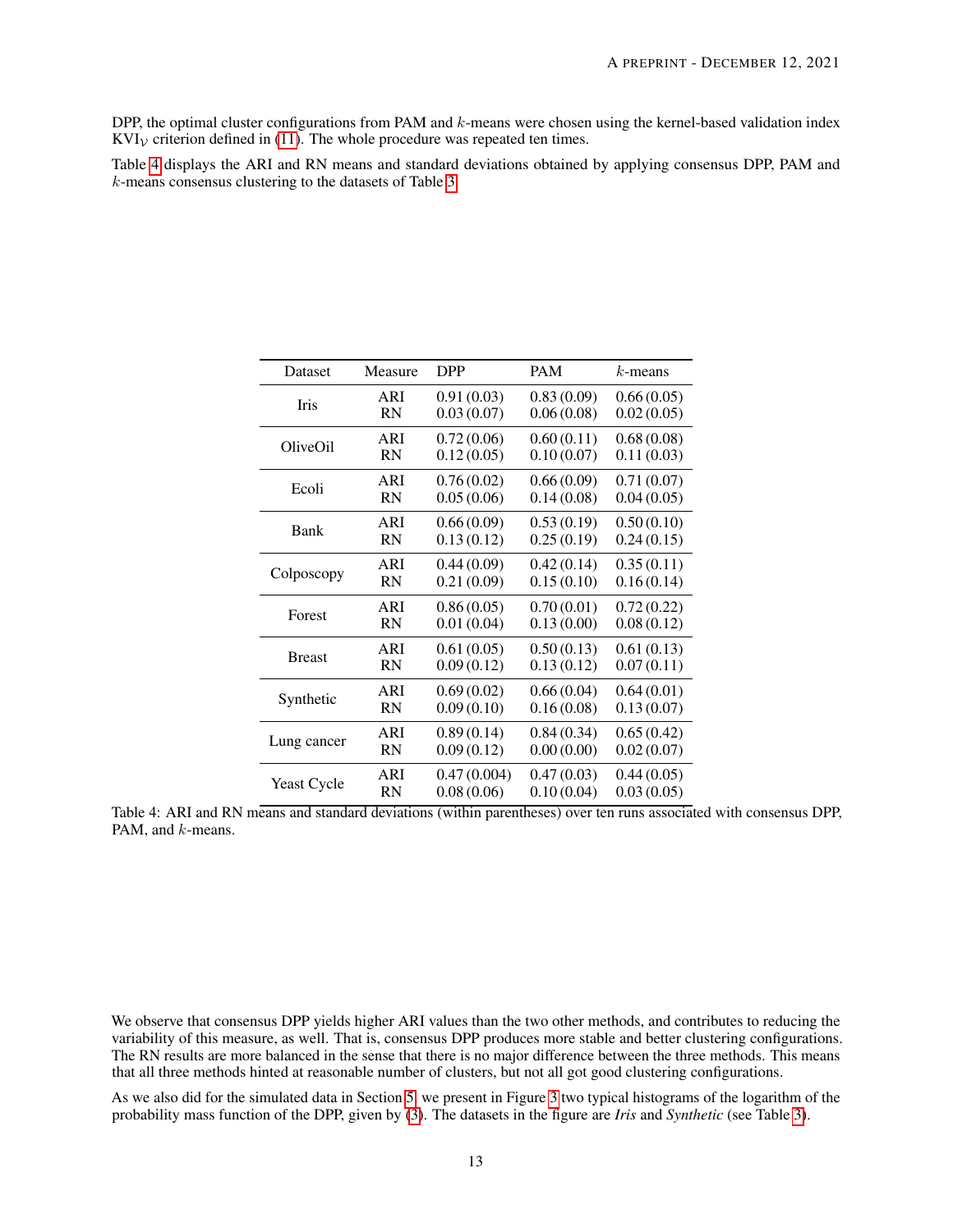<span id="page-13-1"></span>

Figure 3: Typical histograms of the logarithm of the probability mass function (loglik) using DPP and uniform random sampling, for two real datasets.

As with simulated datasets, we observe that while subsets sampled at random as in PAM result in histograms with a very high dispersion in terms of diversity, DPP tends to select points that maintain a high level of diversity in each sample. DPP seems to be more consistent and stable than uniform random sampling in ensuring the heterogeneity of the elements forming the subsets.

# <span id="page-13-0"></span>7 Conclusions

We explored the potential of determinantal point processes as a sampling method for initializing each run of a consensus clustering algorithm. As a probabilistic model of repulsion, it favors diversity within subsets of points. This is in contrast to uniform random sampling, which gives to every point an equal probability of being selected. Extended simulations showed that, when compared to uniform random sampling, the use of DPPs to generate initial subsets of points results in final clustering configurations with higher and less dispersed quality scores. Applications to real datasets confirm these conclusions draw from simulations.

By using DPPs to generate center point subsets for clustering, the consensus clustering does not require a large number of sampled partitions to ensure a high goodness-of-fit score (e.g., ARI) in the final clustering configurations. In fact, a moderate number of ensemble partitions of about 100 or 200 is sufficient. In contrast, uniform random sampling generally requires a larger number of sampled partitions to reach ARI mean values comparable to determinantal consensus clustering. For the choice of the final clustering configuration among several candidates, the kernel-based validation index of [\[20\]](#page-14-14) has proven to be a good option, outperforming other indexes.

Selecting an appropriate threshold during the merging procedure of the determinantal consensus algorithm is essential. Our simulations show that a good strategy consists in choosing a small subset of diverse thresholds among all the possible threshold values given by the observed consensus indexes. The main advantage of this strategy is to speed up the computations, while preserving the properties associated with keeping all threshold values from the set of all different observed consensus indexes [\[49\]](#page-16-9). Retaining thresholds above 0.6 was adopted as a general choice.

A variety of interesting questions remain for future research: (i) To extend the determinantal consensus clustering to datasets with both continuous and categorical variables, inducing the choice of a proper measure of distance, necessary for the construction of the kernel matrix. In general, for continuous random variables, the Euclidean or Mahalanobis-like distances perform well. For categorical data, Lin's pairwise similarity measure [\[42\]](#page-15-25) is an attractive alternative to the usual Hamming distance. (ii) To study the effect of multivariate outliers on the mean and dispersion of quality scores of clustering configurations yielded by the determinantal consensus clustering. (iii) To adapt the determinantal consensus clustering to the case of very large datasets. The bottleneck of the method is the eigendecomposition of the kernel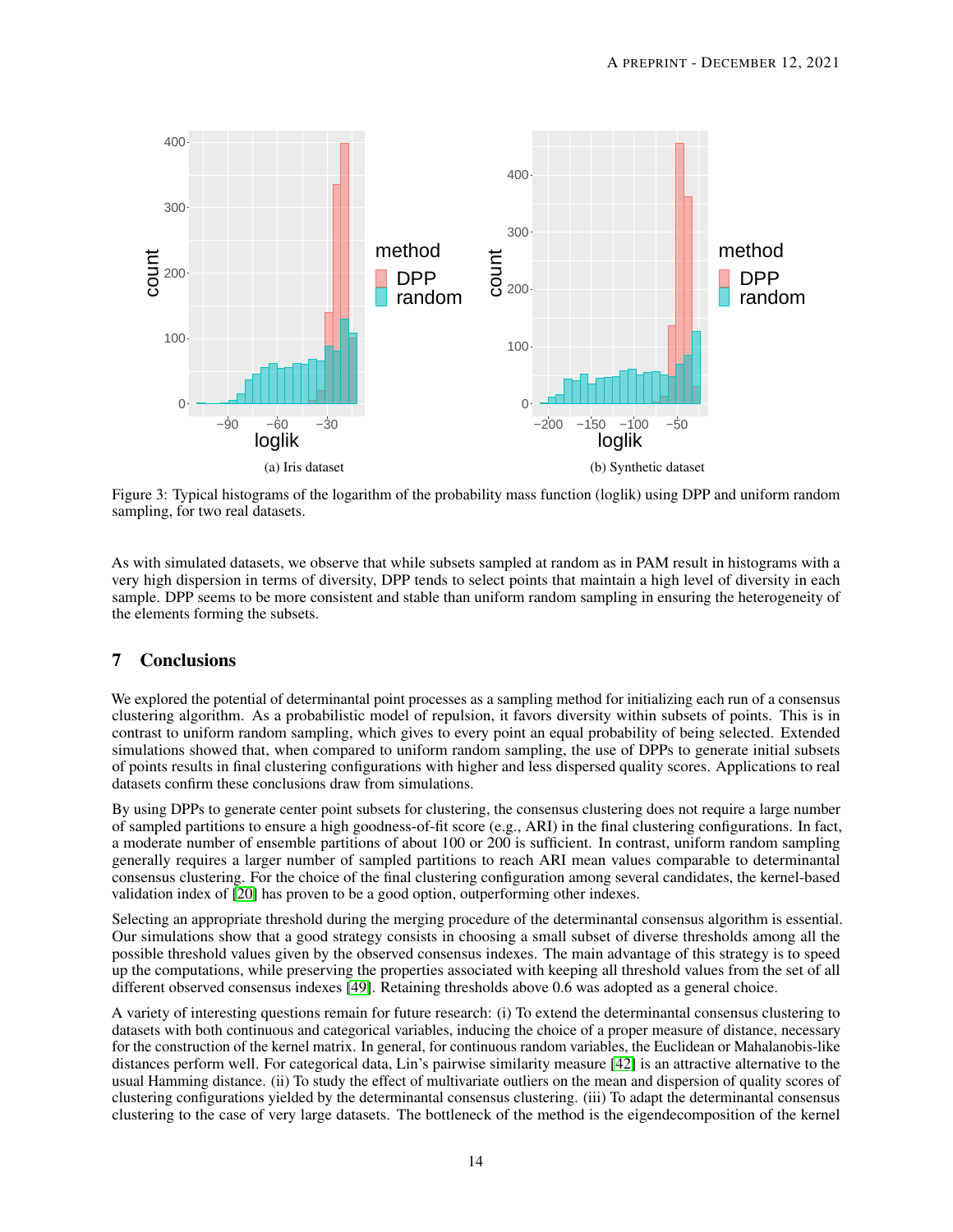matrix. This is a central step for obtaining an initial random subset of points with the determinantal point process. The computational complexity of the eigendecomposition of a  $n \times n$  symmetric matrix is  $O(n^3)$ . As n grows larger, the computation of the matrix spectral decomposition becomes expensive. We explore approximative ways to overcome this challenge with sparse matrix approximation to the kernel matrix. This is the topic we cover in a sequel paper on determinantal consensus clustering.

### References

- <span id="page-14-6"></span>[1] Mihael Ankerst, Markus M Breunig, Hans-Peter Kriegel, and Jörg Sander. Optics: ordering points to identify the clustering structure. *ACM Sigmod record*, 28(2):49–60, 1999.
- <span id="page-14-12"></span>[2] Sio-Iong Ao, Kevin Yip, Michael Ng, David Cheung, Pui Fong, Ian Melhado, and Pak Sham. Clustag: Hierarchical clustering and graph methods for selecting tag snps. *Bioinformatics (Oxford, England)*, 21:1735–6, 05 2005.
- <span id="page-14-19"></span>[3] David Arthur and Sergei Vassilvitskii. K-means++: The advantages of careful seeding. In *Proceedings of the Eighteenth Annual ACM-SIAM Symposium on Discrete Algorithms*, SODA '07, pages 1027–1035, USA, 2007. Society for Industrial and Applied Mathematics.
- <span id="page-14-11"></span>[4] Franz Aurenhammer. Voronoi diagrams—a survey of a fundamental geometric data structure. *ACM Comput. Surv.*, 23(3):345–405, September 1991.
- <span id="page-14-4"></span>[5] Jeffrey D. Banfield and Adrian E. Raftery. Model-based Gaussian and non-Gaussian clustering. *Biometrics*, 49(3):803–821, 1993.
- <span id="page-14-3"></span>[6] J. Ben Hough, Manjunath Krishnapur, Yuval Peres, and Bálint Virág. Determinantal processes and independence. *Probability Surveys [electronic only]*, 3:206–229, 2006.
- <span id="page-14-17"></span>[7] Manuele Bicego and Sisto Baldo. Properties of the box–cox transformation for pattern classification. *Neurocomputing*, 218:390–400, 2016.
- <span id="page-14-13"></span>[8] Jacob Bien and Robert Tibshirani. Hierarchical clustering with prototypes via minimax linkage. *Journal of the American Statistical Association*, 106:1075–1084, 09 2011.
- <span id="page-14-7"></span>[9] Marcelo Blatt, Shai Wiseman, and Eytan Domany. Superparamagnetic clustering of data. *Phys. Rev. Lett.*, 76:3251–3254, Apr 1996.
- <span id="page-14-8"></span>[10] Marcelo Blatt, Shai Wiseman, and Eytan Domany. Data clustering using a model granular magnet. *Neural Comput.*, 9(8):1805–1842, November 1997.
- <span id="page-14-0"></span>[11] A. Borodin and G. Olshanski. Distributions on Partitions, Point Processes, and the Hypergeometric Kernel. *Communications in Mathematical Physics*, 211:335–358, 2000.
- <span id="page-14-2"></span>[12] Alexei Borodin and Alexander Soshnikov. Janossy densities determinantal ensembles. *Journal of Statistical Physics*, 113:595–610, 01 2003.
- <span id="page-14-20"></span>[13] Marco Capó, Aritz Pérez, and Jose A Lozano. An efficient approximation to the k-means clustering for massive data. *Knowledge-Based Systems*, 117:56–69, 2017.
- <span id="page-14-18"></span>[14] M. Emre Celebi, Hassan A. Kingravi, and Patricio A. Vela. A comparative study of efficient initialization methods for the k-means clustering algorithm. *Expert Systems with Applications*, 40(1):200 – 210, 2013.
- <span id="page-14-10"></span>[15] Arin Chaudhuri, Deovrat Kakde, Carol Sadek, Laura Gonzalez, and Seunghyun Kong. The mean and median criteria for kernel bandwidth selection for support vector data description. In *2017 IEEE International Conference on Data Mining Workshops (ICDMW)*, pages 842–849. IEEE, 2017.
- <span id="page-14-15"></span>[16] G. Chen, S. A. Jaradat, N. Banerjee, T. S. Tanaka, M. S. H. Ko, and M. Q. Zhang. Evaluation and comparison of clustering algorithms in analyzing es cell gene expression data. *Statistica Sinica*, pages 241–262, 2002.
- <span id="page-14-1"></span>[17] D. Daley and D. Vere Jones. *An introduction to the theory of point processes. Volume I: Elementary theory and methods*, volume 1. Springer, 2 edition, 01 2003.
- <span id="page-14-16"></span>[18] Dheeru Dua and Casey Graff. UCI machine learning repository, 2017.
- <span id="page-14-5"></span>[19] Martin Ester, Hans-Peter Kriegel, Jörg Sander, Xiaowei Xu, et al. A density-based algorithm for discovering clusters in large spatial databases with noise. In *Kdd*, volume 96, pages 226–231, 1996.
- <span id="page-14-14"></span>[20] Zizhu Fan, Xiangang Jiang, Baogen Xu, and Zhaofeng Jiang. An automatic index validity for clustering. In Ying Tan, Yuhui Shi, and Kay Chen Tan, editors, *Advances in Swarm Intelligence*, pages 359–366, Berlin, Heidelberg, 2010. Springer Berlin Heidelberg.
- <span id="page-14-9"></span>[21] Gregory Fasshauer. Positive definite kernels: Past, present and future. *Dolomite Res. Notes Approx.*, 4, 01 2011.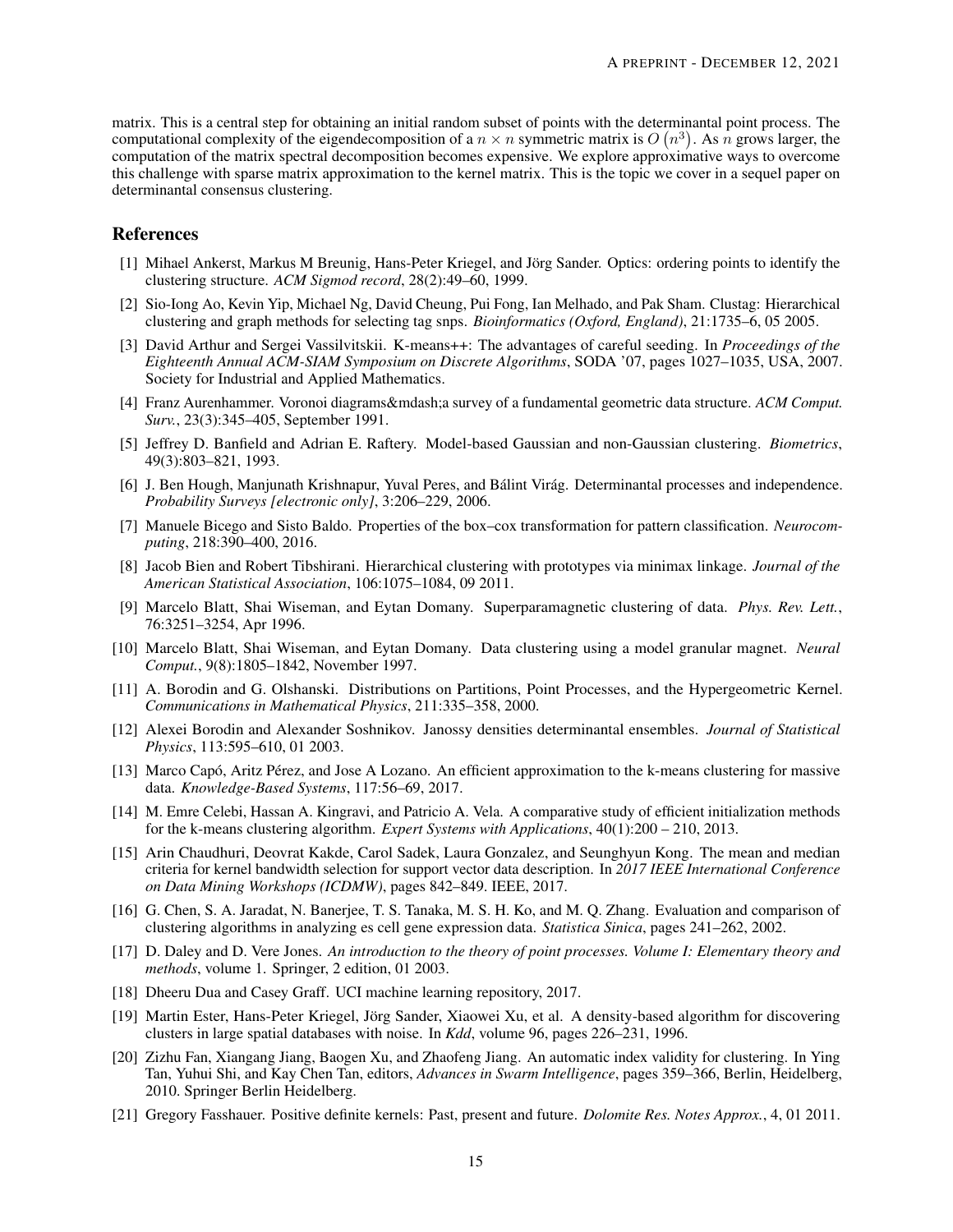- <span id="page-15-5"></span>[22] Kazimierz Florek, Jan Łukaszewicz, Julian Perkal, Hugo Steinhaus, and Stefan Zubrzycki. Sur la liaison et la division des points d'un ensemble fini. In *Colloquium mathematicum*, volume 2, pages 282–285, 1951.
- <span id="page-15-21"></span>[23] Edward W Forgy. Cluster analysis of multivariate data: efficiency versus interpretability of classifications. *biometrics*, 21:768–769, 1965.
- <span id="page-15-9"></span>[24] Chris Fraley and Adrian E. Raftery. How many clusters? which clustering method? answers via model-based cluster analysis. *Computer Journal*, 41:578–588, 1998.
- <span id="page-15-24"></span>[25] Pasi Fränti and Sami Sieranoja. How much can k-means be improved by using better initialization and repeats? *Pattern Recognition*, 93:95–112, 2019.
- <span id="page-15-15"></span>[26] M. Girolami. Mercer kernel-based clustering in feature space. *IEEE Transactions on Neural Networks*, 13(3):780– 784, May 2002.
- <span id="page-15-22"></span>[27] Teofilo F Gonzalez. Clustering to minimize the maximum intercluster distance. *Theoretical computer science*, 38:293–306, 1985.
- <span id="page-15-14"></span>[28] R. Hafiz Affandi, E. B. Fox, R. P. Adams, and B. Taskar. Learning the Parameters of Determinantal Point Process Kernels. *ArXiv e-prints*, February 2014.
- <span id="page-15-2"></span>[29] R. Hafiz Affandi, E. B. Fox, and B. Taskar. Approximate Inference in Continuous Determinantal Point Processes. *ArXiv e-prints*, November 2013.
- <span id="page-15-8"></span>[30] Jiawei Han, Micheline Kamber, and Jian Pei. *Data Mining: Concepts and Techniques*. Morgan Kaufmann Publishers Inc., San Francisco, CA, USA, 3rd edition, 2011.
- <span id="page-15-10"></span>[31] Alexander Hinneburg and Daniel A Keim. Optimal grid-clustering: Towards breaking the curse of dimensionality in high-dimensional clustering. In *25th International Conference on Very Large Databases*, pages 506–517, 1999.
- <span id="page-15-16"></span>[32] Roger A. Horn and Charles R. Johnson. *Matrix Analysis*. Cambridge University Press, USA, 2nd edition, 2012.
- <span id="page-15-12"></span>[33] Tom Howley and Michael G. Madden. An evolutionary approach to automatic kernel construction. In Stefanos Kollias, Andreas Stafylopatis, Włodzisław Duch, and Erkki Oja, editors, *Artificial Neural Networks – ICANN 2006*, pages 417–426, Berlin, Heidelberg, 2006. Springer Berlin Heidelberg.
- <span id="page-15-19"></span>[34] Lawrence Hubert and Phipps Arabie. Comparing partitions. *Journal of Classification*, 2(1):193–218, Dec 1985.
- <span id="page-15-0"></span>[35] Anil Jain and Richard Dubes. *Algorithms for Clustering Data*. Prentice-Hall, Inc., Upper Saddle River, NJ, USA, 1988.
- <span id="page-15-13"></span>[36] Byungkon Kang. Fast Determinantal Point Process Sampling with Application to Clustering. In C.J.C. Burges, L. Bottou, M. Welling, Z. Ghahramani, and K.Q. Weinberger, editors, *Advances in Neural Information Processing Systems 26*, pages 2319–2327. Curran Associates, Inc., 2013.
- <span id="page-15-23"></span>[37] Ioannis Katsavounidis, C-C Jay Kuo, and Zhen Zhang. A new initialization technique for generalized lloyd iteration. *IEEE Signal processing letters*, 1(10):144–146, 1994.
- <span id="page-15-6"></span>[38] Leonard Kaufmann and Peter Rousseeuw. Clustering by means of medoids. *Data Analysis based on the L1-Norm and Related Methods*, pages 405–416, 01 1987.
- <span id="page-15-1"></span>[39] A. Kulesza and B. Taskar. Determinantal point processes for machine learning. *ArXiv e-prints*, July 2012.
- <span id="page-15-17"></span>[40] Gert R. G. Lanckriet, Nello Cristianini, Peter Bartlett, Laurent El Ghaoui, and Michael I. Jordan. Learning the kernel matrix with semidefinite programming. *J. Mach. Learn. Res.*, 5:27–72, December 2004.
- <span id="page-15-4"></span>[41] Frédéric Lavancier, Jesper Møller, and Ege Rubak. Determinantal point process models and statistical inference. *Journal of the Royal Statistical Society: Series B (Statistical Methodology)*, 77(4):853–877, 2015.
- <span id="page-15-25"></span>[42] D. Lin. An information-theoretic definition of similarity. In *Proceedings of the 15th International Conference on Machine Learning, Morgan Kaufmann, San Francisco, CA*, pages 296–304, 1998.
- <span id="page-15-7"></span>[43] Stuart P. Lloyd. Least squares quantization in pcm. *IEEE Trans. Inf. Theory*, 28:129–136, 1982.
- <span id="page-15-3"></span>[44] Odile Macchi. The Coincidence Approach to Stochastic Point Processes. *Advances in Applied Probability*, 7(1):83–122, 1975.
- <span id="page-15-18"></span>[45] Volodymyr Melnykov, Wei-Chen Chen, and Ranjan Maitra. Mixsim: An r package for simulating data to study performance of clustering algorithms. *Journal of Statistical Software, Articles*, 51(12):1–25, 2012.
- <span id="page-15-11"></span>[46] Stefano Monti, Pablo Tamayo, Jill Mesirov, and Todd Golub. Consensus clustering: A resampling-based method for class discovery and visualization of gene expression microarray data. *Machine Learning*, 52(1):91–118, 2003.
- <span id="page-15-20"></span>[47] Johanna Muñoz and Alejandro Murua. Building cancer prognosis systems with survival function clusters. *Statistical Analysis and Data Mining: The ASA Data Science Journal*, 11(3):98–110, 2018.